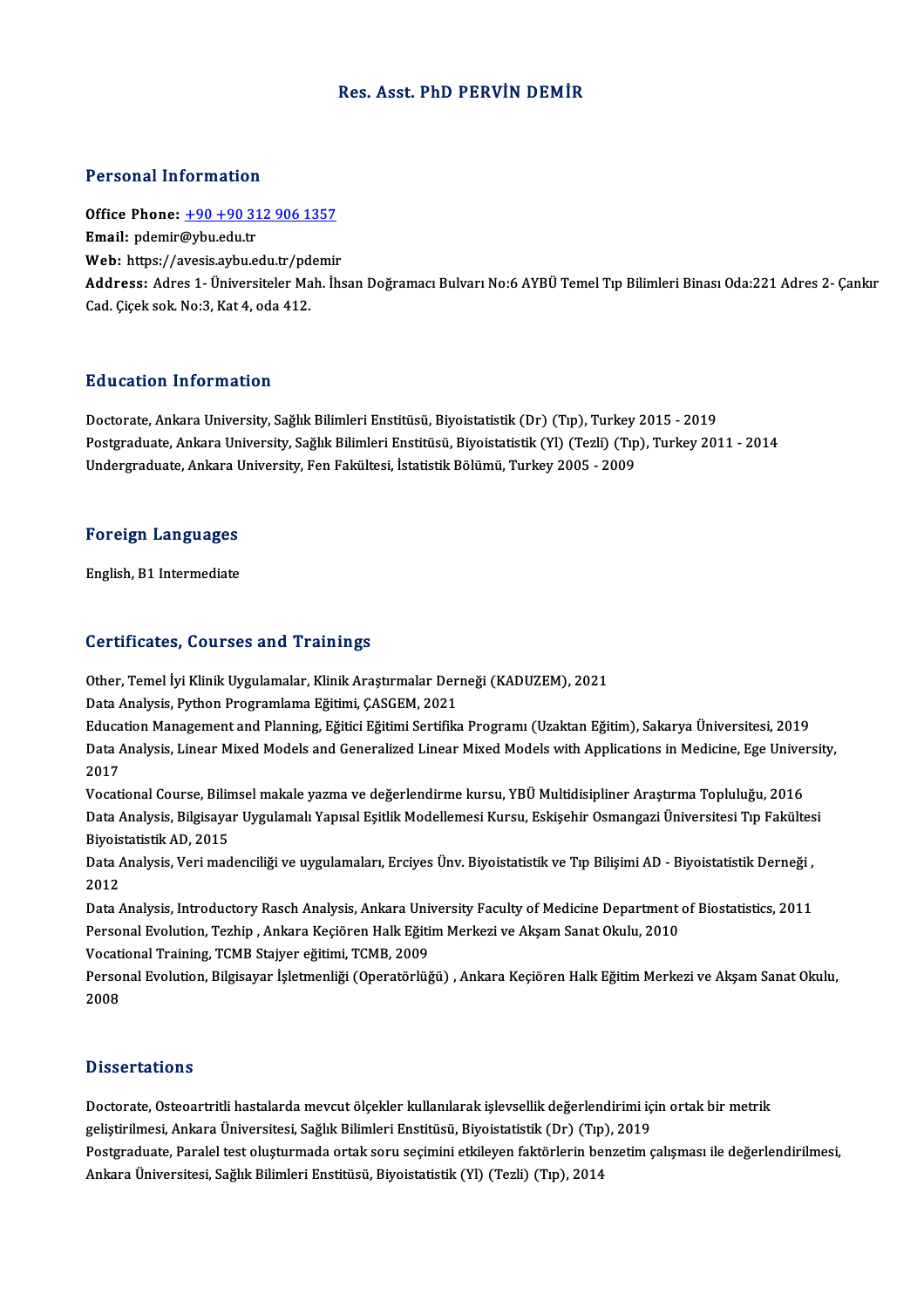#### **Research Areas**

Biostatistics and Medical Informatics

### Academic Titles / Tasks

Research Assistant PhD, Ankara Yildirim Beyazit University, Tıp Fakültesi, Temel Tıp Bilimleri, 2012 - Continues

### Courses

Courses<br>Biyoistatistik (Odyoloji), Undergraduate, 2021 - 2022<br>Biyoistatistik (Homsirolik), Undergraduate, 2021 - 202 Biyoistatistik (Odyoloji), Undergraduate, 2021 - 2022<br>Biyoistatistik (Hemşirelik), Undergraduate, 2021 - 2022<br>Biyoistatistik, Undergraduate, 2020, 2021 Biyoistatistik (Odyoloji), Undergraduate, 20<br>Biyoistatistik (Hemşirelik), Undergraduate,<br>Biyoistatistik, Undergraduate, 2020 - 2021<br>Biyoistatistik, Undergraduate, 2021, 2022 Biyoistatistik (Hemşirelik), Undergraduate, 2021 - 2022<br>Biyoistatistik, Undergraduate, 2020 - 2021<br>Biyoistatistik, Undergraduate, 2021 - 2022 İstatistik, Undergraduate, 2020 - 2021 Biyoistatistik, Undergraduate, 2021 - 2022<br>İstatistik, Undergraduate, 2020 - 2021<br>Biostatistics , Undergraduate, 2019 - 2020<br>Bivoistatistik, Undergraduate, 2020 - 2021 İstatistik, Undergraduate, 2020 - 2021<br>Biostatistics , Undergraduate, 2019 - 2020<br>Biyoistatistik, Undergraduate, 2020 - 2021<br>Biostatistics, Undergraduate, 2019 - 2020 Biostatistics , Undergraduate, 2019 - 2020<br>Biyoistatistik, Undergraduate, 2020 - 2021<br>Biostatistics, Undergraduate, 2019 - 2020<br>Biostatistics, Undergraduate, 2019 - 2020 Biyoistatistik, Undergraduate, 2020 - 2021<br>Biostatistics, Undergraduate, 2019 - 2020<br>Biostatistics, Undergraduate, 2019 - 2020

### Articles Published in Journals That Entered SCI, SSCI and AHCI Indexes

- rticles Published in Journals That Entered SCI, SSCI and AHCI Indexes<br>I. Cross-cultural adaptation of the Revised Neurophysiology of Pain Questionnaire into the Turkish<br>Janguage based on Baseb analysis res I abholica in journals That<br>Cross-cultural adaptation of the R<br>language based on Rasch analysis language based on Rasch analysis<br>Gül H., Erel S., Demir P., Çubukçu Fırat S. Physiotherapy Theory and Practice, 2022 (Journal Indexed in SCI Expanded) Gül H., Erel S., Demir P., Çubukçu Fırat S.<br>Physiotherapy Theory and Practice, 2022 (Journal Indexed in SCI Expanded)<br>II. Validity and Reliability of the Turkish Version of the DASH-TR Questionnaire in Rheumatoid Arthritis Physiotherapy Theory and Practice, 20<br>Validity and Reliability of the Turk<br>Patients, Based on Rasch Analysis<br>Pasaksi Calik P. DEMIP P. Cur Kabul E Validity and Reliability of the Turkish Version of the DASH-TR Que<br>Patients, Based on Rasch Analysis<br>Basakci Calik B., DEMİR P., Gur Kabul E., Caglayan B. C. , Keskin A., Karasu U.<br>International Journal of Phoumatic Diseas Patients, Based on Rasch Analysis<br>Basakci Calik B., DEMİR P., Gur Kabul E., Caglayan B. C. , Keskin A., Karasu U.<br>International Journal of Rheumatic Diseases, 2022 (Journal Indexed in SCI Expanded)<br>Hespital at bome for shr Basakci Calik B., DEMİR P., Gur Kabul E., Caglayan B. C. , Keskin A., Karasu U.<br>International Journal of Rheumatic Diseases, 2022 (Journal Indexed in SCI Expanded)<br>III. Hospital-at-home for chronic obstructive pulmonary di International Journal of Rheumatic<br>Hospital-at-home for chronic of<br>readmission avoidance model?<br>Kaymag D. Candamir L. Engün B. Dl KaymazD.,Candemir İ.,ErgünP.,DEMİRP. Clinical Respiratory Journal, vol.15, no.7, pp.716-720, 2021 (Journal Indexed in SCI Expanded) Kaymaz D., Candemir İ., Ergün P., DEMİR P.<br>Clinical Respiratory Journal, vol.15, no.7, pp.716-720, 2021 (Journal Indexed in SCI Expanded)<br>IV. The effects of a 6-Week balance training in addition to conventional physiothera Clinical Respiratory Journal, vol.15, no.7, pp.716-720, 2021 (Journal Indexed in SCI Expanded)<br>The effects of a 6-Week balance training in addition to conventional physiotherapy on pain, postur<br>control, and balance confide The e<br>conti<br>trial. control, and balance confidence<br>trial.<br>Yaşa M. E. , Ün Yıldırım N., Demir P.<br>Sematesensery & meter ressensh trial.<br>Yaşa M. E. , Ün Yıldırım N., Demir P.<br>Somatosensory & motor research, vol.38, no.1, pp.60-67, 2021 (Journal Indexed in SCI Expanded)<br>The reliability and relidity of the european league against rhoumatiom siëgren syn Yaşa M. E. , Ün Yıldırım N., Demir P.<br>Somatosensory & motor research, vol.38, no.1, pp.60-67, 2021 (Journal Indexed in SCI Expanded)<br>V. The reliability and ralidity of the european league against rheumatism sjögren syn Somatosensory & motor research, vol.38, no.1, pp.60-67, 2021 (Journal Indexed in SCI Expande<br>The reliability and ralidity of the european league against rheumatism sjögren syndrome: A turkish version study<br>Formule G. Koski Kabul E. G. , Keskin A., DEMİR P., Çalık B. B. , Çobankara V.<br>Archives of Rheumatology, vol.36, no.3, pp.317-325, 2021 (Journal Indexed in SCI Expanded) reported index in patients with primary sjögren syndrome: A turkish version study Kabul E. G. , Keskin A., DEMİR P., Çalık B. B. , Çobankara V.<br>Archives of Rheumatology, vol.36, no.3, pp.317-325, 2021 (Journal Indexed in SCI Expanded)<br>VI. An investigation of biomechanics, muscle performance, and disabil Archives of Rheumatology, vol.36, no.3, pp.317-325, 202<br>An investigation of biomechanics, muscle perform<br>of individuals with temporomandibular disorder<br>Concesponse in this linu in the David Portugal An investigation of biomechanics, muscle performance, an<br>of individuals with temporomandibular disorder<br>Gençosmanoğlu H., ÜNLÜER N.Ö., Akın M. E., DEMİR P., AYDIN G.<br>Cranio, Journal of Craniomandibular Practica 2021 (Journ of individuals with temporomandibular disorder<br>Gençosmanoğlu H., ÜNLÜER N. Ö. , Akın M. E. , DEMİR P., AYDIN G.<br>Cranio - Journal of Craniomandibular Practice, 2021 (Journal Indexed in SCI Expanded)
- VII. Comparison of incisional hernia models in rats: an experimental study Cranio - Journal of Craniomandibular Practice, 2021 (Journal Indexed in SCI Exp<br>Comparison of incisional hernia models in rats: an experimental study<br>Sahin M., Saydam M., Yilmaz K., Ozturk D., DEMİR P., Arıkok A., Akinci M Comparison of incisional hernia models in<br>Sahin M., Saydam M., Yilmaz K., Ozturk D., DEMİR<br>Hernia, 2020 (Journal Indexed in SCI Expanded)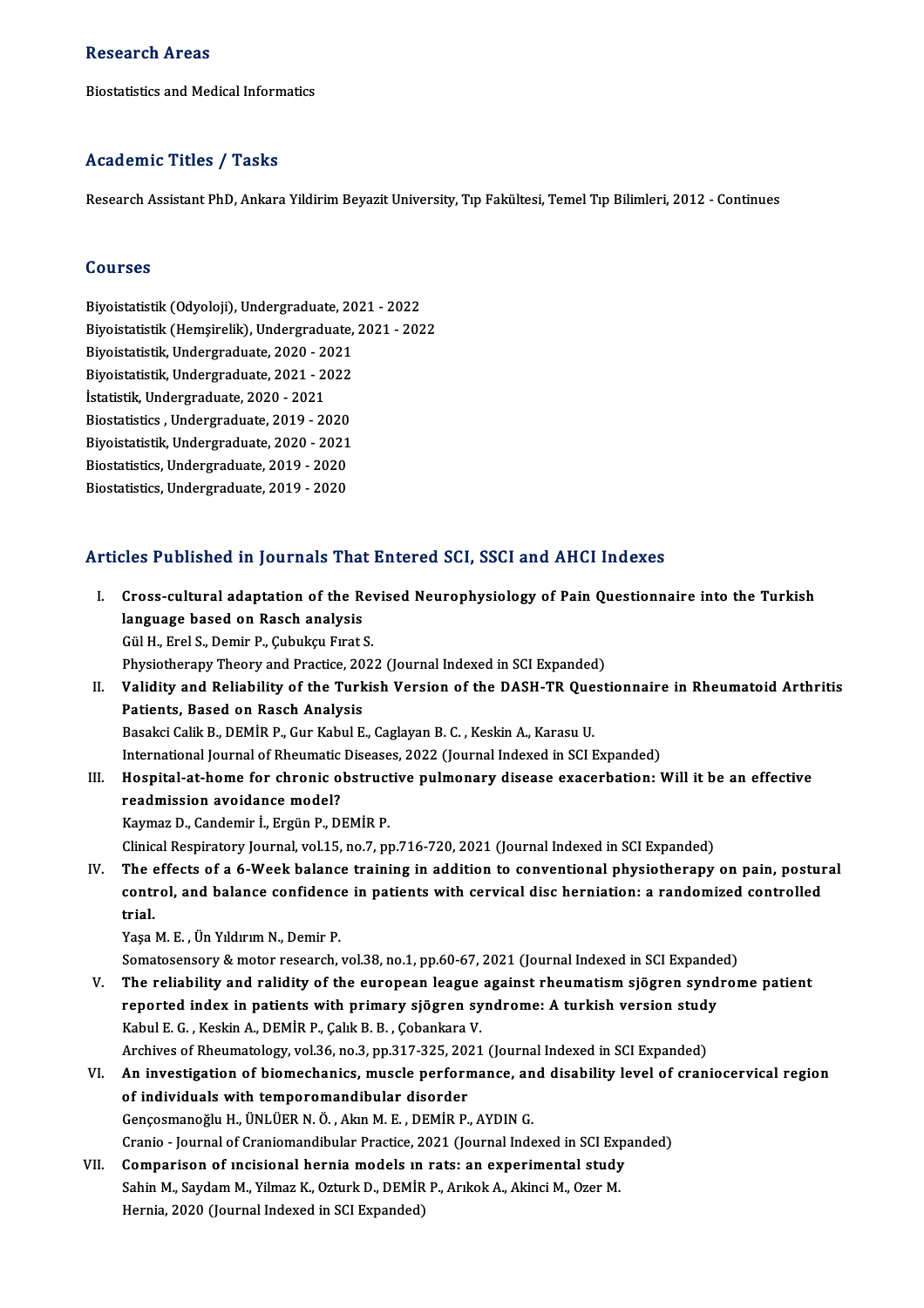| VIII.  | Reliability and validity of the Turkish version of the ABILHAND questionnaire in rheumatoid                    |
|--------|----------------------------------------------------------------------------------------------------------------|
|        | arthritis individuals, based on rasch analysis                                                                 |
|        | Başakci Çalik B., Gür Kabul E., Taşçi M., Erel S., Şimşek İ. E., DEMİR P., Çobankara V.                        |
|        | Archives of Rheumatology, vol.34, no.4, pp.395-405, 2019 (Journal Indexed in SCI Expanded)                     |
| IX.    | Factors causing occurrence of artificial dif: A simulation study for dichotomous data                          |
|        | Yuksel S., Demir P., Alkan A.                                                                                  |
|        | Communications in Statistics: Simulation and Computation, vol.48, no.7, pp.2004-2011, 2019 (Journal Indexed in |
|        | <b>SCI Expanded)</b>                                                                                           |
| X.     | Comparison of single-incision and conventional laparoscopic cholecystectomy in terms of quality of             |
|        | life, body image, and cosmesis                                                                                 |
|        | Sinan H., Saydam M., Demir P., Ozer M. T., Demirbas S.                                                         |
|        | Nigerian Journal of Clinical Practice, vol.22, no.4, pp.521-526, 2019 (Journal Indexed in SCI Expanded)        |
| XI.    | Assessment of paranasal sinus parameters according to ancient skulls' gender and age by using                  |
|        | cone-beam computed tomography.                                                                                 |
|        | Demiralp K., Kursun C., Aksoy S., Bayrak S., Orhan K., Demir P.                                                |
|        | Folia morphologica, vol.78, pp.344-350, 2019 (Journal Indexed in SCI Expanded)                                 |
| XII.   | Characteristics, diagnosis, and treatment modality of pediatric patients with cystic echinococcosis: A         |
|        | single centre experience                                                                                       |
|        | Kaman A., Tanır G., Çakmakçı E., DEMİR P., Öz F. N., Teke T. A., Metin Ö., Aydın Z. G. G., Karaman A.          |
|        | Turkish Journal of Pediatrics, vol.61, no.5, pp.704-713, 2019 (Journal Indexed in SCI Expanded)                |
| XIII.  | Comprehensive multidisciplinary pulmonary rehabilitation is an effective treatment strategy in old             |
|        | elderly patients with copd                                                                                     |
|        | Kaymaz D., Selçuk N. T., Ergün P., DEMİR P., Candemir I., Taşdemir F., Şengül F., Egesel N.                    |
|        | Acta Medica Mediterranea, vol.33, no.2, pp.321-328, 2017 (Journal Indexed in SCI Expanded)                     |
| XIV.   | Comparison of modified Limberg flap transposition and lateral advancement flap transposition with              |
|        | Burow's triangle in the treatment of pilonidal sinus disease                                                   |
|        | Saydam M., Ozturk B., Sinan H., Balta A. Z., DEMIR P., Ozer M. T., Demirbas S.                                 |
|        | AMERICAN JOURNAL OF SURGERY, vol.210, no.4, pp.772-777, 2015 (Journal Indexed in SCI)                          |
| XV.    | Does Magnetic Resonance Imaging Affect the Microleakage of Amalgam Restorations?                               |
|        | Akgun O. M., Polat G. G., Illca A. T., Yildirim C., DEMİR P., Basak F.                                         |
|        | IRANIAN JOURNAL OF RADIOLOGY, vol.11, no.3, 2014 (Journal Indexed in SCI)                                      |
| XVI.   | Pulmonary rehabilitation in interstitial lung diseases Interstisyel akciğer                                    |
|        | hastali{dotless}klari{dotless}nda pulmoner rehabilitasyon                                                      |
|        | Kaymaz D., Ergün P., Candemir I., Utku E., Demir N., Şengül F., Egesel N., DEMİR P.                            |
|        | Tuberkuloz ve Toraks, vol.61, no.4, pp.295-302, 2013 (Journal Indexed in SCI Expanded)                         |
| XVII.  | Relationship between London chest daily living activity scale and i-BODE index in COPD                         |
|        | Utku E. S., Kaymaz D. Y., Ergun P., DEMİR P., Alptekinoglu N. M., Candemir I., Demir N.                        |
|        | EUROPEAN RESPIRATORY JOURNAL, vol.42, 2013 (Journal Indexed in SCI)                                            |
| XVIII. | Factors affecting the success of smoking cessation Sigara bırakma başarısını etkileyen faktörler               |
|        | Argüder E., Karalezli A., Hezer H., Kiliç H., Er M., Hasanoğlu H. C., DEMİR P.                                 |
|        | Turk Toraks Dergisi, vol.14, no.3, pp.81-87, 2013 (Journal Indexed in SCI Expanded)                            |
|        |                                                                                                                |
|        |                                                                                                                |

### Articles Published in Other Journals

- I. Factors Associated with Poor Lymph Node Dissection of Colon Neoplasm Bostancı M. T., Yılmaz İ., SAYDAM M., Seki A., DEMİR P., İMAMOĞLU G. İ., Gökçe A. Turkish Journal of Colorectal Disease, vol.31, no.4, pp.322-329, 2021 (Refereed Journals of Other Institutions) Bostancı M. T. , Yılmaz İ., SAYDAM M., Seki A., DEMİR P., İMAMOĞLU G. İ. , Gökçe A.<br>Turkish Journal of Colorectal Disease, vol.31, no.4, pp.322-329, 2021 (Refereed Journals of Other Institutions)<br>II. Turkish Validity a
- Turkish Journal of Colorectal Dis<br>Turkish Validity and Reliabil<br>Idiopathic Scoliosis Patients<br>Alrelili M.A.E. DEMIR B. Jyizu Turkish Validity and Reliability Study of Scoliosis Research Society-30 Questid<br>Idiopathic Scoliosis Patients<br>Aksekili M. A. E. , DEMİR P., Iyigun A., Akcaalan S., Korkmazer S., Tecimel O., ŞENKÖYLÜ A.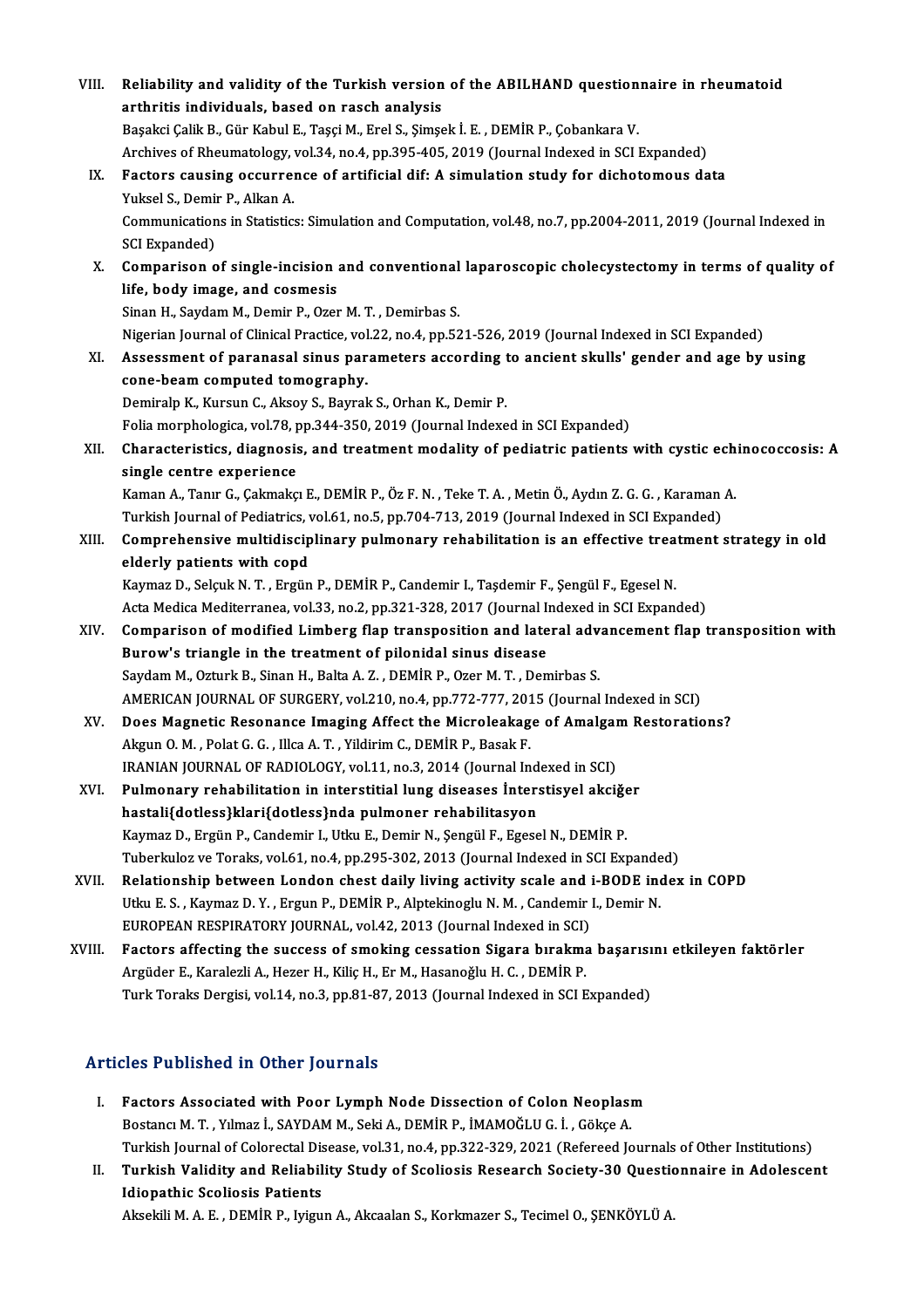Spine, vol.46, no.19, 2021 (Refereed Journals of Other Institutions)

Spine, vol.46, no.19, 2021 (Refereed Journals of Other Institutions)<br>III. RADIOLOGICAL EVALUATION OF NORMAL SAGITTAL VERTEBRAL, PELVIS AND GLOBAL<br>SPINORELVIC RARAMETERS IN A VOUNC ADULT TURKISH ROBILLATION Spine, vol.46, no.19, 2021 (Refereed Journals of Other Institutions)<br>RADIOLOGICAL EVALUATION OF NORMAL SAGITTAL VERTEBRAL, PELV<br>SPINOPELVIC PARAMETERS IN A YOUNG ADULT TURKISH POPULATION<br>AKSEKILLM A E - Asiltimk M-AKCAALAN RADIOLOGICAL EVALUATION OF NORMAL SAGITTAL VERTEBRAL,<br>SPINOPELVIC PARAMETERS IN A YOUNG ADULT TURKISH POPULA<sup>.</sup><br>AKSEKİLİ M. A. E. , Asiltürk M., AKÇAALAN S., Aksekili H., Alkan H., DEMİR P.<br>Journal of Turkish Spinal Surgar SPINOPELVIC PARAMETERS IN A YOUNG ADULT TURKISH POPULATION<br>AKSEKILI M. A. E. , Asiltürk M., AKÇAALAN S., Aksekili H., Alkan H., DEMIR P.<br>Journal of Turkish Spinal Surgery, vol.32, 2021 (Refereed Journals of Other Instituti AKSEKİLİ M. A. E. , Asiltürk M., AKÇAALAN S., Aksekili H., Alkan H., DEMİR P.<br>Journal of Turkish Spinal Surgery, vol.32, 2021 (Refereed Journals of Other Institutions)<br>IV. The Effect of a Single Session of Eccentric Exerci Osteoarthritis: A Preliminary Study.<br>BOZKURT S., ÖZER C., KUZAY D., DEMİR P., MERAY J. The Effect of a Single Session of Eccentric Exe<br>Osteoarthritis: A Preliminary Study.<br>BOZKURT S., ÖZER Ç., KUZAY D., DEMİR P., MERAY J.<br>Journal of Physical Medicine and Pehabilitation Scien Osteoarthritis: A Preliminary Study.<br>BOZKURT S., ÖZER Ç., KUZAY D., DEMİR P., MERAY J.<br>Journal of Physical Medicine and Rehabilitation Sciences, vol.23, no.3, pp.191-200, 2020 (Other Refereed National BOZKURT<br>Journal of<br>Journals)<br>Surface L Journal of Physical Medicine and Rehabilitation Sciences, vol.23, no.3, pp.191-200, 2020 (Other Refereed National<br>Journals)<br>V. Surface Microhardness and Roughness Properties of Biodentine Following Treatment with Various<br>F Journals)<br>Surface Microhardnes<br>Endodontic Irrigants.<br>ERSAHAN EROČLUS - VI Surface Microhardness and Roughness Properties of Biodentine Following Trea<br>Endodontic Irrigants.<br>ERŞAHAN EROĞLU Ş., YILDIRIM C., AKGÜN Ö. M. , ÖZMEN B., BAŞAK F., DEMİR P., TEKELİ S.<br>Atatürk Üniversitesi Dis Hekimliği Fek Endodontic Irrigants.<br>ERŞAHAN EROĞLU Ş., YILDIRIM C., AKGÜN Ö. M. , ÖZMEN B., BAŞAK F., DEMİR P., TEKELİ S.<br>Atatürk Üniversitesi Diş Hekimliği Fakültesi Dergisi, vol.30, no.2, pp.242-246, 2020 (Other Refereed National ERŞAHAN<br>Atatürk Ül<br>Journals)<br>Cebeleri Atatürk Üniversitesi Diş Hekimliği Fakültesi Dergisi, vol.30, no.2, pp.242-246, 2020 (Other<br>Journals)<br>VI. Gebelerin algılanan stres düzeylerinin ve stres nedenlerinin değerlendirilmesi<br>KARATAS BARANG, SAHİN S. ÖZTAS D. DEM Journals)<br>VI. Gebelerin algılanan stres düzeylerinin ve stres nedenlerinin değerlendirilmesi<br>KARATAŞ BARAN G., ŞAHİN S., ÖZTAŞ D., DEMİR P., DESDİCİOĞLU R. Cukurova Medical Journal, vol.45, no.1, pp.170-180, 2020 (Refereed Journals of Other Institutions) VII. A NEW NONPARAMETRIC ESTIMATOR TO GET OVERALL UTILITY FOR LONGITUDINAL DATA YukselS.,AlkanA.,Demir P. A NEW NONPARAMETRIC ESTIMATOR TO GET OVERALL UTILITY FOR LONGI<br>Yuksel S., Alkan A., Demir P.<br>JP JOURNAL OF BIOSTATISTICS, vol.16, no.1, pp.57-70, 2019 (Journal Indexed in ESCI)<br>T.n. Eakültesi Öğrengilerinin Hasta Cüyenliği VIII. Tıp Fakültesi Öğrencilerinin Hasta Güvenliği Kültürüne İlişkinTutum Ölçeği'xxnin Türkçe'xxye<br>uyarlanması JP JOURNAL O<br>Tıp Fakültesi<br>uyarlanması<br>TOPUN N. DİN TORUNN.,DİNÇERM.,ÖZTAŞD.,DEMİRP.,SANİSOĞLUS.Y. Journal Of Contemporary Medicine, vol.8, no.2, pp.153-158, 2018 (Other Refereed National Journals) TORUN N., DİNÇER M., ÖZTAŞ D., DEMİR P., SANİSOĞLU S. Y.<br>Journal Of Contemporary Medicine, vol.8, no.2, pp.153-158, 2018 (Other Refereed National Journals)<br>IX. Tıp Fakültesi Öğrencilerinin Hasta Güvenliği Kültürüne İlişkin Journal Of Con<br><mark>Tıp Fakültesi</mark><br>Uyarlanması<br>TOPUN N. DİN Uyarlanması<br>TORUN N., DİNÇER M., ÖZTAŞ D., DEMİR P., SANİSOĞLU S. Y. Uyarlanması<br>TORUN N., DİNÇER M., ÖZTAŞ D., DEMİR P., SANİSOĞLU S. Y.<br>Journal of Contemporary Medicine, vol.8, no.2, pp.153-158, 2018 (Refereed Journals of Other Institutions)<br>Comporison of the Borgovenese and Arylestorese X. Comparison of the Paraoxonase and Arylesterase Activities in Follicle Fluid of Females with PCOS in ICSI Cycle Journal of C<br>Compariso<br>ICSI Cycle<br>EVI İYAQČI Comparison of the Paraoxonase and Arylesterase Activities in Follicle Fluid of Females with PCOS in<br>ICSI Cycle<br>EVLİYAOĞLU Ö. Ö. , DİLBAZ S., TOHMA Y. A. , ÖZTÜRK E., GÖKTOLGA Ü., TOPÇU H. O. , ÇINAR Ö., IŞIKOĞLU S., DEMİR<br> IC<br>EV<br>T EVLİYAOĞLU Ö. Ö. , DİLBAZ S., TOHMA Y. A. , ÖZTÜRK E., GÖKTOLGA Ü., TOPÇU H. O. , ÇINAR Ö., IŞIK(<br>P.<br>Türk Üreme Tıbbı ve Cerrahisi Dergisi, vol.1, no.1, pp.1-6, 2017 (Other Refereed National Journals)<br>The Assessation Of An P.<br>Türk Üreme Tıbbı ve Cerrahisi Dergisi, vol.1, no.1, pp.1-6, 2017 (Other Refereed National Journals)<br>XI. The Association Of Anemia With Clinical And Functional Parameters In Patients With Copd<br>Kaymar D. Frgün B. Htlp Türk Üreme Tıbbı ve Cerrahisi Dergisi, vol.1, no.1, pp.1-6, 2017 (Other Refereed National Journals)<br>The Association Of Anemia With Clinical And Functional Parameters In Patients With Co<br>Kaymaz D., Ergün P., Utku E., DEMİR The Association Of Anemia With Clinical And Functional Parameters In Patients With<br>Kaymaz D., Ergün P., Utku E., DEMİR P., Candemir İ., Mendil N., Taşdemir F.<br>İzmir Göğüs Hastanesi Dergisi, vol.30, no.2, pp.67-73, 2016 (Ot Kaymaz D., Ergün P., Utku E., DEMİR P., Candemir İ., Mendil N., Taşdemir F.<br>İzmir Göğüs Hastanesi Dergisi, vol.30, no.2, pp.67-73, 2016 (Other Refereed National Journals)<br>XII. WILL CONSUMPTION SAVING MEASURES REGARDING İzmir Göğüs Hastanesi Dergisi,<br>WILL CONSUMPTION SAVIN<br>HOSPITALS REALLY WORK<br>ÖZTAS D. Özdəğ N.H. Süzük S WILL CONSUMPTION SAVING MEASURES REGARDING WATER CONSUMTION REDUCEME<br>HOSPITALS REALLY WORK<br>ÖZTAŞ D., Özdağ N. H. , Süzük S., Çalık A., DEMİR P., Mollahailoğlu S., Öztürk M., ÜSTÜ Y., UĞURLU M.<br>INTERNATIONAL REEEREED JOURNA HOSPITALS REALLY WORK<br>ÖZTAŞ D., Özdağ N. H. , Süzük S., Çalık A., DEMİR P., Mollahailoğlu S., Öztürk M., ÜSTÜ Y., UĞURLU M.<br>INTERNATIONAL REFEREED JOURNAL OF RESEARCH ON ECONOMICS MANAGEMENT, no.8, pp.1, 2016 (Refereed<br>Jou ÖZTAŞ D., Özdağ N. H. , Süzük S<br>INTERNATIONAL REFEREED J(<br>Journals of Other Institutions)<br>Sigara Burakma Balikliniğim INTERNATIONAL REFEREED JOURNAL OF RESEARCH ON ECONOMICS MANAGEMENT, no.8, pp.1, 2016 (R<br>Journals of Other Institutions)<br>XIII. Sigara Bırakma Polikliniğimize Başvuran Olgularda Tedavilere Göre Bir Yıllık Sigara Bırakma<br> Journals<br><mark>Sigara B</mark>i<br>Oranları<br>Kılıc Ha*V* Sigara Bırakma Polikliniğimize Başvuran Olgularda Tedavilere Göre Bir Yıllık Sigara Bırakma<br>Oranları<br>Kılıç H., KARALEZLİ A., ARGÜDER E., Hezer H., Er M., Şentürk A., Babaoğlu E., Kaya C., DEMİR P., HASANOĞLU H. C<br>Selynum H Oranları<br>Kılıç H., KARALEZLİ A., ARGÜDER E., Hezer H., Er M., Şentürk A., Babaoğlu E., Kaya C., DEMİR P., HASANOĞLU H. C Kılıç H., KARALEZLİ A., ARGÜDER E., Hezer H., Er M., Şentürk A., Babaoğlu E., Kaya C., DEMİR P., HASANC<br>Solunum Hastalıkları, vol.25, no.1, pp.5-10, 2015 (Other Refereed National Journals)<br>XIV. Post Menopozal Kadınlard Solunum Hastalıkları, vol.25, no.1, pp.5-10, 2015 (Other Refereed National Journals)<br>Post Menopozal Kadınlarda Sağ Ve Sol Femur Kemik Mineral Yoğunluğu Al<br>Değerlendirilmesi<br>Özelçi R., Dilbaz B., Akdağ Cırık D., Zengin T., Post Menopozal Kadınlarda Sağ Ve Sol Femur Kemik Minera<br>Değerlendirilmesi<br>Özelçi R., Dilbaz B., Akdağ Cırık D., Zengin T., DEMİR P., Yeğenoğlu B.<br>Jinekeleji, Obstatrik ve Neonatoleji Tın Dergisi vel 11 no 2 nn 27.4

Jinekoloji - Obstetrik ve Neonatoloji Tıp Dergisi, vol.11, no.2, pp.37-40, 2014 (Other Refereed National Journals)

XV. Plasenta Previanın Obstetrik Sonuçlar Üzerine Etkisi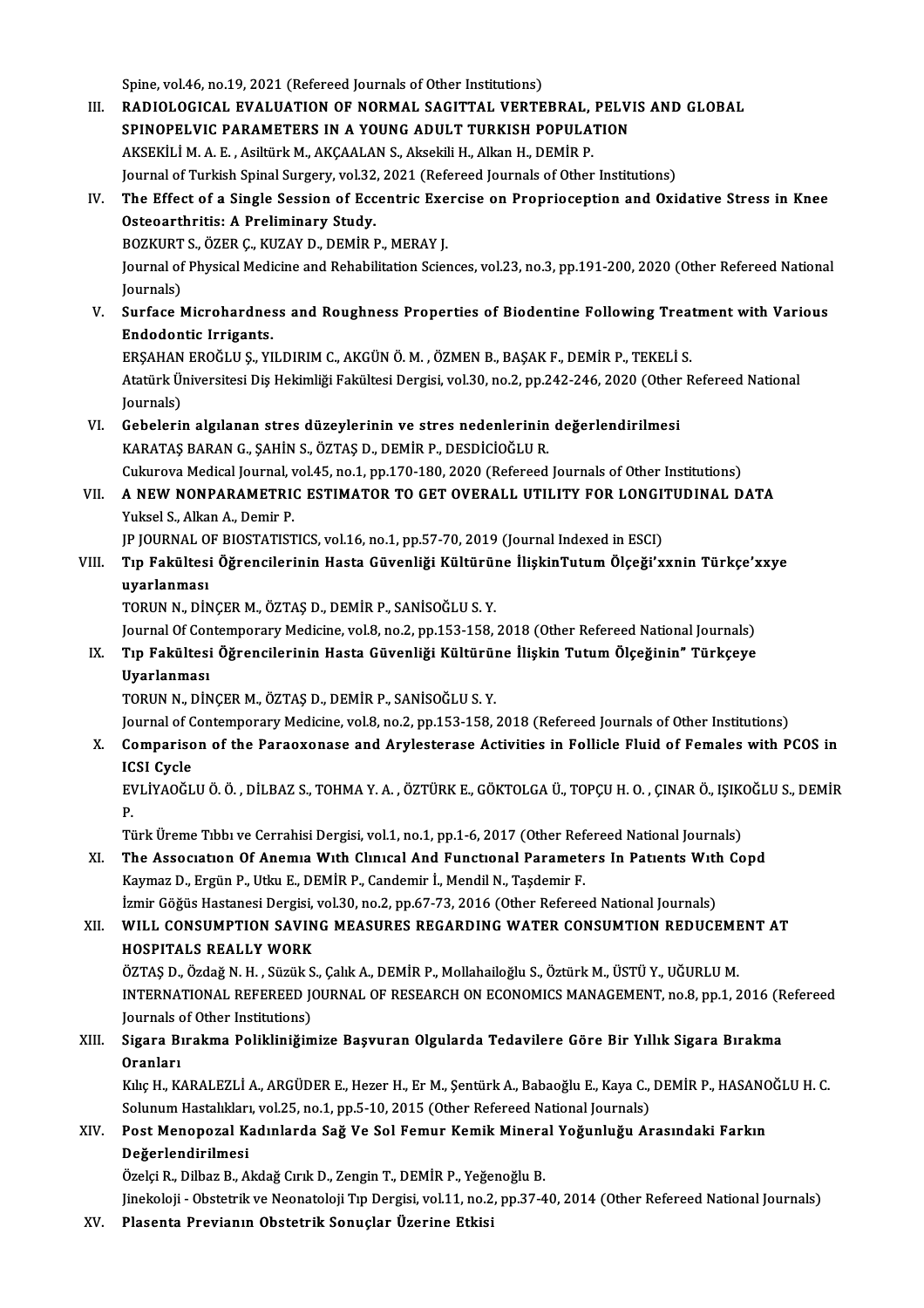Özelçi R., Dilbaz B., Akdağ Cırık D., Zengin T., DEMİR P.

Özelçi R., Dilbaz B., Akdağ Cırık D., Zengin T., DEMİR P.<br>The Journal of Gynecology - Obstetrics and Neonatoloogy, vol.11, no.1, pp.6-8, 2014 (Other Refereed National Özelçi R., I<br>The Journ<br>Journals)<br>Sigana bı

## XVI. Sigara bırakma başarısını etkileyen faktörler

Emine A., Aysegul K., Habibe H., KILIÇ H., Mukremin E., H Canan H., DEMİR P. Türk Toraks Dergisi, vol.14, pp.81-87, 2013 (Other Refereed National Journals)

# Turk Toraks Dergist, vol.<br>Books & Book Chapters ooks & Book Chap<br>I. Standardizasyon<br>DEMip P

### I. Standardizasyon<br>DEMİR P.

Standardizasyon<br>DEMİR P.<br>in: Denver III Gelişimsel Tarama Testi – Türkiye Standardizasyonu, Yalaz Kalbiye, Anlar Banu, Sönmez Müjgan,<br>Baveğlu Birgül, Tiftik Fare, Atasar Calmak Damla, Editan, Calisimaal Casuk Nörolajisi Da Bayoğlu Birgül, Tiftik Esra, Ateşer Çakmak Damla, Editor, Gelişimsel Çocuk Nörolojisi Derneği yayını, Ankara, pp.78-<br>87, 2020 in: Denver<br>Bayoğlu E<br>87, 2020<br>Arasturm Bayoğlu Birgül, Tiftik Esra, Ateşer Ça<br>87, 2020<br>II. Araştırmalarda Hata Kaynakları<br>Demir B. Gölmer D. (Editer) 87, 2020<br><mark>Araştırmalarda Hata Kayn</mark>:<br>Demir P., Gökmen D. (Editor)<br>in: Bilimeel Arestume Vöntem

Araştırmalarda Hata Kaynakları<br>Demir P., Gökmen D. (Editor)<br>in: Bilimsel Araştırma Yöntemleri, Derya Gökmen, Editor, Ankara Üniversitesi, Ankara, pp.121-130, 2018<br>Metadelejik, Anasturmalar in: Bilimsel Araştırma Yöntemleri<br>Metodolojik Araştırmalar<br>ALKAN A., DEMİR P., GÖKMEN D.<br>in: Bilimsel Arastırma Yöntemleri

# Demir P., Gökmen D. (Editor)<br>in: Bilimsel Araştırma Yönten<br>III. Metodolojik Araştırmalar<br>ALKAN A. DEMİR B. GÖKMEL

III. Metodolojik Araştırmalar<br>ALKAN A., DEMİR P., GÖKMEN D.<br>in: Bilimsel Araştırma Yöntemleri, Derya Gökmen, Editor, Ankara Üniversitesi Tıp Fakültesi, Ankara, pp.63-92, 2018

### Refereed Congress / Symposium Publications in Proceedings

efereed Congress / Symposium Publications in Proceedings<br>I. Sağlık Bilimleri Öğrencilerinde COVID-19 ile İlişkili Sağlık Okuryazarlığı Ölçeğinin Türkçe Geçerlik ve<br>Cüyeninlik Columney rood dongrood yog<br>Sağlık Bilimleri Öğre<br>Güvenirlik Çalışması Sağlık Bilimleri Öğrencilerinde COVID-<br>Güvenirlik Çalışması<br>Peksoy Kaya S., Demir P., Kaplan S., Şahin S.<br><sup>9th</sup> International Hinnesrates Consress on

6üvenirlik Çalışması<br>Peksoy Kaya S., Demir P., Kaplan S., Şahin S.<br>8th International Hippocrates Congress on Medical and Health Sciences, Elazığ, Turkey, 4 - 05 March 2022, no.353,<br>pp.350 Peksoy<br>8th Inte<br>pp.350<br>EVALU 8th International Hippocrates Congress on Medical and Health Sciences, Elazig, Turkey, 4 - 05 March 2022, no.353,<br>pp.350<br>II. EVALUATION OF THE PSYCHOMETRIC PROPERTIES OF SCALES TO MEASURE STUDENT SATISFACTION

pp.350<br>EVALUATION OF THE PSYCHOMETRIC PROPERTIES OF SCALES TO MEASURE ST<br>USED AS INDICATOR OF SERVICE QUALITY IN HIGHER EDUCATION IN TURKEY<br>VÜKSELS, DEMIR R.ALKANA, SAATCIOČLILE M USED AS INDICATOR OF SERVICE QUALITY IN HIGHER EDUCATION IN TURKEY YÜKSEL S., DEMİR P., ALKAN A., SAATÇİOĞLU F. M. USED AS INDICATOR OF SERVICE QUALITY IN HIGHER EDUCATION<br>YÜKSEL S., DEMİR P., ALKAN A., SAATÇİOĞLU F. M.<br>International Quality Conference, Lefkoşa, Cyprus (Kktc), 29 - 30 July 2021<br>Türkiye'deki Tın Eskültelerinde Meruniyet

III. Türkiye'deki Tıp Fakültelerinde Mezuniyet Öncesi Verilen Biyoistatistik Eğitiminin İçeriğinin Standartlaştırılması-Bir Delphi Çalışması International Quality Conference, Lefkoşa, Cyp<br>Türkiye'deki Tıp Fakültelerinde Mezuniye<br>Standartlaştırılması-Bir Delphi Çalışması<br>VÜKSEL S. ALKAN A. DEMİR R. SANİSOĞLU S. Türkiye'deki Tıp Fakültelerinde Mezuniyet Öncesi Verilen Biyoistatistik Eğitiminin İçeriğinin<br>Standartlaştırılması-Bir Delphi Çalışması<br>YÜKSEL S., ALKAN A., DEMİR P., SANİSOĞLU S. Y. , ERCAN İ., TÜRE M., KARAHAN S., ATEŞ C Standa<br>YÜKSEL<br>S., et al.<br>21. Uhv YÜKSEL S., ALKAN A., DEMİR P., SANİSOĞLU S. Y. , ERCAN İ., TÜRE M., KARAHAN S., ATEŞ C.<br>S., et al.<br>21. Ulusal ve 4. Uluslararası Biyoistatistik Kongresi, Antalya, Turkey, 26 - 29 October 2019<br>How is the performange of the

- S., et al.<br>21. Ulusal ve 4. Uluslararası Biyoistatistik Kongresi, Antalya, Turkey, 26 29 October 2019<br>IV. How is the performance of the Mc-Nemar test to determine cut-off comparing to the Youden index<br>and the minP mathod 21. Ulusal ve 4. Uluslararası Biyoistatistik Kongresi, Antalya, Turkey,<br>How is the performance of the Mc-Nemar test to determine<br>and the minP methods for ordinal data? A simulation study<br>DEMIP B ALKAN A VÜKELLS How is the performance of t<br>and the minP methods for o<br>DEMİR P., ALKAN A., YÜKSEL S.<br>Eth International Beseensberg i and the minP methods for ordinal data? A simulation study<br>DEMİR P., ALKAN A., YÜKSEL S.<br>5th International Researchers, Statisticians and Young Statisticians Congress, Aydın, Turkey, 18 - 20 October 2019,<br>nn 140 149 **DEMIR P., Al<br>5th Internati<br>pp.140-149<br>Tüp vive'n** 5th International Researchers, Statisticians and Young Statisticians Congress, Aydın, Turkey, 18 - 20 October 2<br>pp.140-149<br>V. TÜRKİYE'DEKİ TIP FAKÜLTELERİNDE MEZUNİYET ÖNCESİ VERİLEN BİYOİSTATİSTİKEĞİTİMİNİN<br>İCERIĞİNİN STA
- pp.140-149<br>TÜRKİYE'DEKİ TIP FAKÜLTELERİNDE MEZUNİYET ÖNCESİ VEF<br>İÇERİĞİNİN STANDARTLAŞTIRILMASI-BİR DELPHİ ÇALIŞMASI<br>YÜKSEL S. ALKANA, DEMİR R. SANİSQĞLUS V., ERÇAN İ. TÜRE M. K TÜRKİYE'DEKİ TIP FAKÜLTELERİNDE MEZUNİYET ÖNCESİ VERİLEN BİYOİSTATİSTİKEĞİTİMİNİN<br>İÇERİĞİNİN STANDARTLAŞTIRILMASI-BİR DELPHİ ÇALIŞMASI<br>YÜKSEL S., ALKAN A., DEMİR P., SANİSOĞLU S. Y. , ERCAN İ., TÜRE M., KARAHAN S., ATEŞ C. <mark>iÇERİĞ</mark><br>YÜKSEL<br>S., et al. YÜKSEL S., ALKAN A., DEMİR P., SANİSOĞLU S. Y. , ERCAN İ., TÜRE M., KARAHAN S., ATEŞ C., ELMALI<br>S., et al.<br>21.Ulusal, 4.Uluslararası Biyoistatistik Kongresi, Antalya, Turkey, 26 - 29 October 2019, pp.218-242<br>Is eanyantiana

S., et al.<br>21.Ulusal, 4.Uluslararası Biyoistatistik Kongresi, Antalya, Turkey, 26 - 29 October 2019, pp.218-242<br>21. Is conventionally calculated anchor-based minimum clinically important difference value catches the<br>2014 I 21.Ulusal, 4.Uluslararası Biyoistatistik Kongresi, Antalya, Turkey, 26 - 29 October 2019, pp.218-242<br>Is conventionally calculated anchor-based minimum clinically important difference value catches th<br>real clinical incremen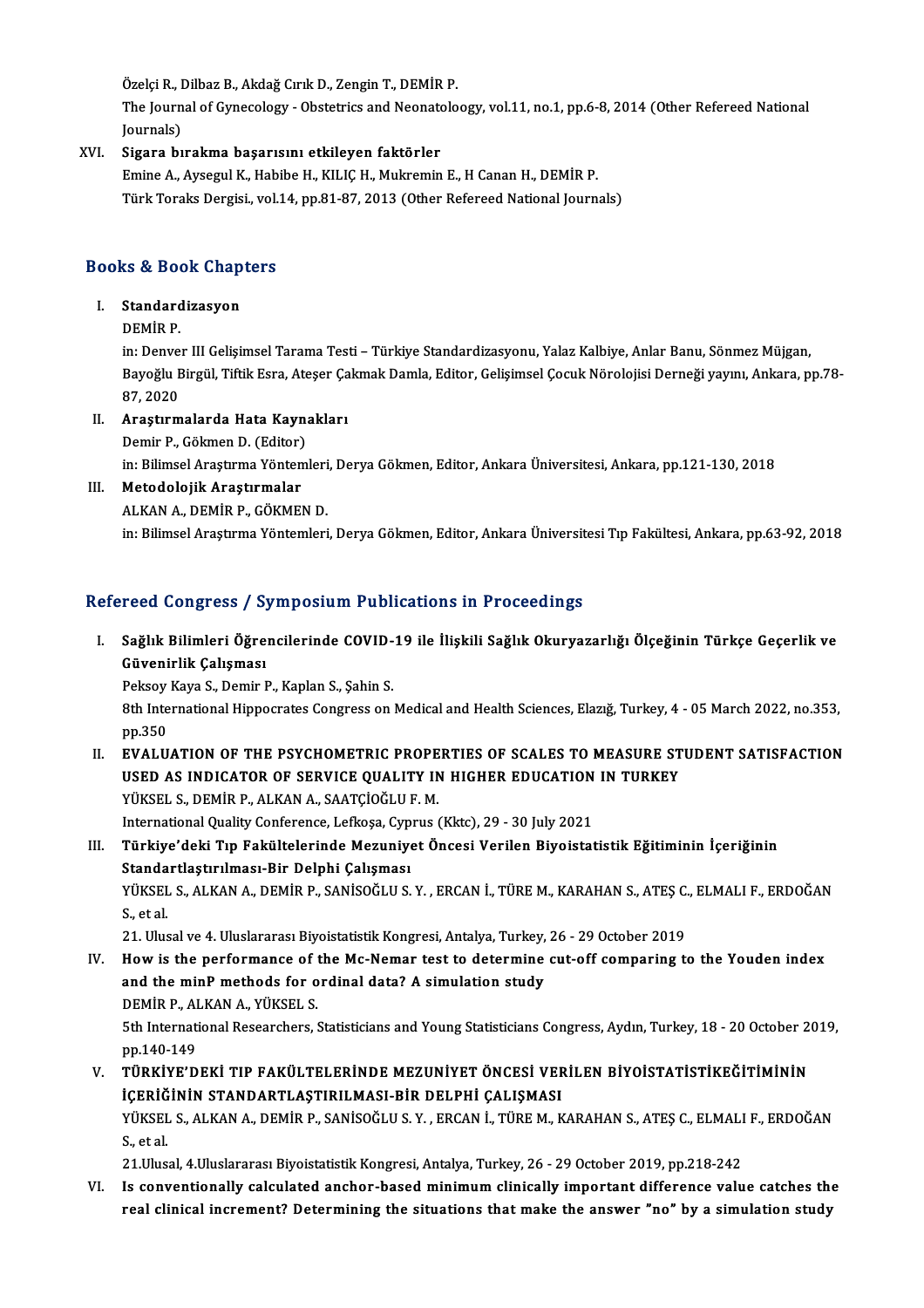YÜKSEL S., DEMİR P., ALKAN A.

- 13th International conference onapplied statistics,Bükreş,7 -08 June 2019 YÜKSEL S., DEMİR P., ALKAN A.<br>13th International conference on applied statistics, Bükreş, 7 - 08 June 2019<br>VII. Which of the favorite optimal cut-off determination methods is preferable for the ordinal response<br>data? A si 13th International conference<br>Which of the favorite opt<br>data? A simulation study Which of the favorite optim<br>data? A simulation study<br>ALKAN A., YÜKSEL S., DEMİR P.<br>12th International conference o 13th International conference on applied statistics, Bükreş, Romania, 7 - 08 June 2019<br>13th International conference on applied statistics, Bükreş, Romania, 7 - 08 June 2019 ALKAN A., YÜKSEL S., DEMİR P.<br>13th International conference on applied statistics, Bükreş, Romania, 7 - 08 June 2019<br>VIII. Servikal disk bozukluklarında denge eğitiminin postüral kontrol ve düşme korkusu üzerine<br>etkile 13th International conferer<br>Servikal disk bozuklukla<br>etkilerinin araştırılması<br>YASA M E - ÜN VU DIPIMA Servikal disk bozukluklarında den<br>etkilerinin araştırılması<br>YAŞA M. E., ÜN YILDIRIM N., DEMİR P.<br>7. Illusel Einvetereni Kongresi, Ankara etkilerinin araştırılması<br>YAŞA M. E. , ÜN YILDIRIM N., DEMİR P.<br>7. Ulusal Fizyoterapi Kongresi, Ankara, Turkey, 18 - 20 April 2019<br>Dess Obesuty Influence The Test Besults In Diesnesis Of Br YAŞA M. E. , ÜN YILDIRIM N., DEMİR P.<br>7. Ulusal Fizyoterapi Kongresi, Ankara, Turkey, 18 - 20 April 2019<br>IX. Does Obesity Influence The Test Results In Diagnosis Of Prediabetes?<br>Abbasov R., Senat A., DEMİR P., Yılmaz G 7. Ulusal Fizyoterapi Kongresi, Ankara, Turkey, 18 - 20 April 2019<br>Does Obesity Influence The Test Results In Diagnosis Of F<br>Abbasov R., Şenat A., DEMİR P., Yılmaz G., Çandar T., KOZACI L. D.<br>TPS International Biochemistry Does Obesity Influence The Test Results In Diagnosis Of Prediabetes?<br>Abbasov R., Şenat A., DEMİR P., Yılmaz G., Çandar T., KOZACI L. D.<br>TBS International Biochemistry Congress 2018, 29th National Biochemistry Congress, Muğ Abbasov R., Şenat A., l<br>TBS International Bio<br>October 2018, vol.44<br>Ölsəklərin Yorumla TBS International Biochemistry Congress 2018, 29th National Biochemistry Congress, Muğla, Turkey, 26 - 30<br>October 2018, vol.44<br>X. Ölçeklerin Yorumlanabilirliği Üzerine En Küçük Klinik Anlamlı Farkı Belirlemede İşlem Karakt October 2018, vol.44<br>Ölçeklerin Yorumlanabilirliği Üzerine En Küçük Klin<br>Eğrisi Analizinin Performansının Değerlendirilmesi<br>YÜKSEL S. ALKAN A. DEMİR R Ölçeklerin Yorumlanabilirliğ<br>Eğrisi Analizinin Performan<br>YÜKSEL S., ALKAN A., DEMİR P.<br>YY Husal ve III Huslararası Bu Eğrisi Analizinin Performansının Değerlendirilmesi<br>XÜKSEL S., ALKAN A., DEMİR P.<br>XX. Ulusal ve III. Uluslararası Biyoistatistik Kongresi, 26 - 29 October 2018 YÜKSEL S., ALKAN A., DEMİR P.<br>XX. Ulusal ve III. Uluslararası Biyoistatistik Kongresi, 26 - 29 October 2018<br>XI. Two New Measures to Evaluate the Accuracy of Screening Tests in Diagnostic Studies Involving<br>Rained Oxsans XX. Ulusal ve III. Uluslararası Biyoistatistik Kongresi, 26 - 29 October 2(<br>Two New Measures to Evaluate the Accuracy of Screening Tes<br>Paired Organs: Binocular Sensitivity and Binocular Specificity<br>ALKAN A. DEMIR R. VÜKSEL Two New Measures to Evalu<br>Paired Organs: Binocular Se<br>ALKAN A., DEMİR P., YÜKSEL S.<br>YY Hlusel ve III Hluslararası Bu Paired Organs: Binocular Sensitivity and Binocular Specificity<br>ALKAN A., DEMİR P., YÜKSEL S.<br>XX. Ulusal ve III. Uluslararası Biyoistatistik Kongresi, 26 - 29 October 2018 ALKAN A., DEMİR P., YÜKSEL S.<br>XX. Ulusal ve III. Uluslararası Biyoistatistik Kongresi, 26 - 29 October 2018<br>XII. Osteoartritli Hastalarda İşlevsellik Değerlendirimi İçin Ortak Bir Metrik Geliştirilmesi<br>DEMİR R ELHAN A XX. Ulusal ve III. Uluslararası Biyoistatistik Kongresi, 26<br>Osteoartritli Hastalarda İşlevsellik Değerlendirim<br>DEMİR P., ELHAN A. H. , KUTLAY Ş., KÜÇÜKDEVECİ A. A.<br>YY. Ulusal ve III. Uluslararası Biyoistatistik Kongresi, C Osteoartritli Hastalarda İşlevsellik Değerlendirimi İçin Ortak Bir Metrik Geliştirilm<br>DEMİR P., ELHAN A. H. , KUTLAY Ş., KÜÇÜKDEVECİ A. A.<br>XX. Ulusal ve III. Uluslararası Biyoistatistik Kongresi, Gaziantep, Turkey, 26 - 29 DEMİR P., ELHAN A. H. , KUTLAY Ş., KÜÇÜKDEVECİ A. A.<br>XX. Ulusal ve III. Uluslararası Biyoistatistik Kongresi, Gaziantep, Turkey, 26 - 29 October 2018<br>XIII. Ağır Travmatik Beyin Hasarı Olan Hastaların Mortaliteye Etki E XX. Ulusal ve l<br><mark>Ağır Travma</mark><br>İncelenmesi<br><sup>Findove Tuğbe</sub></sup> Ağır Travmatik Beyin Hasarı Olan Hastalar<br>İncelenmesi<br>Firdevs Tuğba B., Çalılı D. K. , DEMİR P., İZDEŞ S.<br>19 Hlugal Türk Voğun Balam Kongresi Turkey 1 İncelenmesi<br>Firdevs Tuğba B., Çalılı D. K. , DEMİR P., İZDEŞ S.<br>19. Ulusal Türk Yoğun Bakım Kongresi, Turkey, 19 - 22 April 2018<br>Tın Fokültesi Öğrengilerinin Hasta Güyenliği Kültürüne İlisl Firdevs Tuğba B., Çalılı D. K. , DEMİR P., İZDEŞ S.<br>19. Ulusal Türk Yoğun Bakım Kongresi, Turkey, 19 - 22 April 2018<br>XIV. Tıp Fakültesi Öğrencilerinin Hasta Güvenliği Kültürüne İlişkin Tutumlarının Değerlendirilmesi<br>TO 19. Ulusal Türk Yoğun Bakım Kongresi, Turkey, 1<br>Tıp Fakültesi Öğrencilerinin Hasta Güvenli<br>TORUN N., DEMİR P., ÖZTAŞ D., SANİSOĞLU S. Y.<br>III Hluskararası Bütünkesil: Sağlık ve Balum Kons Tıp Fakültesi Öğrencilerinin Hasta Güvenliği Kültürüne İlişkin Tutumlarının De<br>TORUN N., DEMİR P., ÖZTAŞ D., SANİSOĞLU S. Y.<br>III. Uluslararası Bütünleşik Sağlık ve Bakım Kongresi, 29 November - 02 December 2017<br>Tın Fakülte TORUN N., DEMİR P., ÖZTAŞ D., SANİSOĞLU S. Y.<br>III. Uluslararası Bütünleşik Sağlık ve Bakım Kongresi, 29 November - 02 December 2017<br>XV. Tıp Fakültesi Öğrencilerinin Hasta Güvenliği Kültürüne İlişkin Tutumlarının Değerl III. Uluslararası Bütünleşik Sağlık ve Bakım Kong<br>Tıp Fakültesi Öğrencilerinin Hasta Güvenli<br>TORUN N., DEMİR P., ÖZTAŞ D., SANİSOĞLU S.Y.<br>III. Uluslararası Bütünlesil: Sağlık ve Balum Kong Tıp Fakültesi Öğrencilerinin Hasta Güvenliği Kültürüne İlişkin Tutumlarının Değerlendirilmesi<br>TORUN N., DEMİR P., ÖZTAŞ D., SANİSOĞLU S. Y.<br>III. Uluslararası Bütünleşik Sağlık ve Bakım Kongresi, İstanbul, Turkey, 29 Novemb TORUN N., DEMİR P., ÖZTAŞ D., SANİSOĞLU S. Y.<br>III. Uluslararası Bütünleşik Sağlık ve Bakım Kongresi, İstanbul, Turkey, 29 November - 02 December 2017<br>XVI. Yüksek Keratometri Değerleri ve simetrik papyon desenine sahip III. Uluslararası Bütünleşik Sağlık ve Bakım Kongresi, İstanbul, Turkey, 29 November - 02 December 2017 EnsariDelioğluE.N. ,SaraçÖ.,DEMİRP.,ÇağılN. TOD51.UlusalKongre,Antalya,Turkey,24 -29November 2017 XVII. ORTODONTİK TEDAVİ UYGULANAN HASTALARDA KLORHEKSİDİN VE AMİN FLORİD İÇEREN TOD 51. Ulusal Kongre, Antalya, Turkey, 24 - 29 November 2017<br>ORTODONTİK TEDAVİ UYGULANAN HASTALARDA KLORHEKSİDİN VE AMİN FLORİD<br>AKÇÜNÖ MAXILDIRIM GALAKUS SARUNCUQĞLU ELAZİZOV BAÖZGÜRTAS TADEMIR BALT ORTODONTİK TEDAVİ UYGULANAN HASTALARDA KLORHEKSİDİN VE AMİN FLORİD İÇER<br>ANTİBAKTERİYEL MACUNLARIN AĞIZ FLORASINA ETKİSİNİN DEĞERLENDİRİLMESİ<br>AKGÜN Ö. M. , YILDIRIM C., ALAKUŞ SABUNCUOĞLU F., AZİZOV R., ÖZGÜRTAŞ T., DEMİR P ANTİBAKTERİYEL MACUNLARIN AĞIZ FLORASINA ETKİSİNİN DI<br>AKGÜN Ö. M. , YILDIRIM C., ALAKUŞ SABUNCUOĞLU F., AZİZOV R., ÖZGÜ<br>24. İZDO ULUSLARARASI KONGRE VE SERGİSİ, 10 - 12 November 2017<br>Fualustion of the effect of antihecteri AKGÜN Ö. M., YILDIRIM C., ALAKUŞ SABUNCUOĞLU F., AZİZOV R., ÖZGÜRTAŞ T., DEMİR P., ALTUN C.<br>24. İZDO ULUSLARARASI KONGRE VE SERGİSİ, 10 - 12 November 2017<br>XVIII. Byaluation of the effect of antibacterial toothpastes contai 24. İZDO ULUSLARARASI KONGRE VE SERGİSİ, 10 - 12 November 2017<br>Evaluation of the effect of antibacterial toothpastes containing chlorhexidine and amine floride on<br>oral flora in patients undergoing orthodontic treatment (Or Evaluation of the effect of antibacterial toothpastes containing chlorhexidine and amin<br>oral flora in patients undergoing orthodontic treatment (Ortodontik Tedavi Uygulanan<br>Klorheksidin ve Amin Florid İçeren Antibakteriyel oral flora in patients undergoing orthodontic treatment (Ortodontik Tedavi Uygulanan Hastalarda<br>Klorheksidin ve Amin Florid İçeren Antibakteriyel Macunların Ağız Florasına Etkisinin<br>Değerlendirilmesi) Klorheksidin ve Amin Florid İçeren Antibakteriyel Macunların Ağız Florasına Etkisinin<br>Değerlendirilmesi)<br>AKGÜN Ö. M. , Yıldırım C., ALAKUŞ SABUNCUOĞLU F., Azizov R., ÖZGÜRTAŞ T., DEMİR P., ALTUN C.<br>24 İZDO ULUSLARARASI KON Değerlendirilmesi)<br>AKGÜN Ö. M. , Yıldırım C., ALAKUŞ SABUNCUOĞLU F., Azizov R., ÖZGÜRTAŞ T., DEMİR P., ALTUN (<br>24.İZDO ULUSLARARASI KONGRE VE SERGİSİ, İzmir, Turkey, 10 - 12 November 2017, pp.72-73<br>Thiel (Disulphide Hemees AKGÜN Ö. M. , Yıldırım C., ALAKUŞ SABUNCUOĞLU F., Azizov R., ÖZGÜRTAŞ T., DEMİR P., ALTUN C.<br>24.İZDO ULUSLARARASI KONGRE VE SERGİSİ, İzmir, Turkey, 10 - 12 November 2017, pp.72-73<br>XIX. Thıol/Dısulphıde Homeostasıs And
	- 24.İZDO ULUSLARARASI KONGRE VE SERGİSİ, İzmir, Turkey, 10 12 November 2017, pp.72-73<br>Thiol/Disulphide Homeostasis And Oxidative Stress Parameters In Children And Adolescents With<br>Obsessive-Compulsive Disorder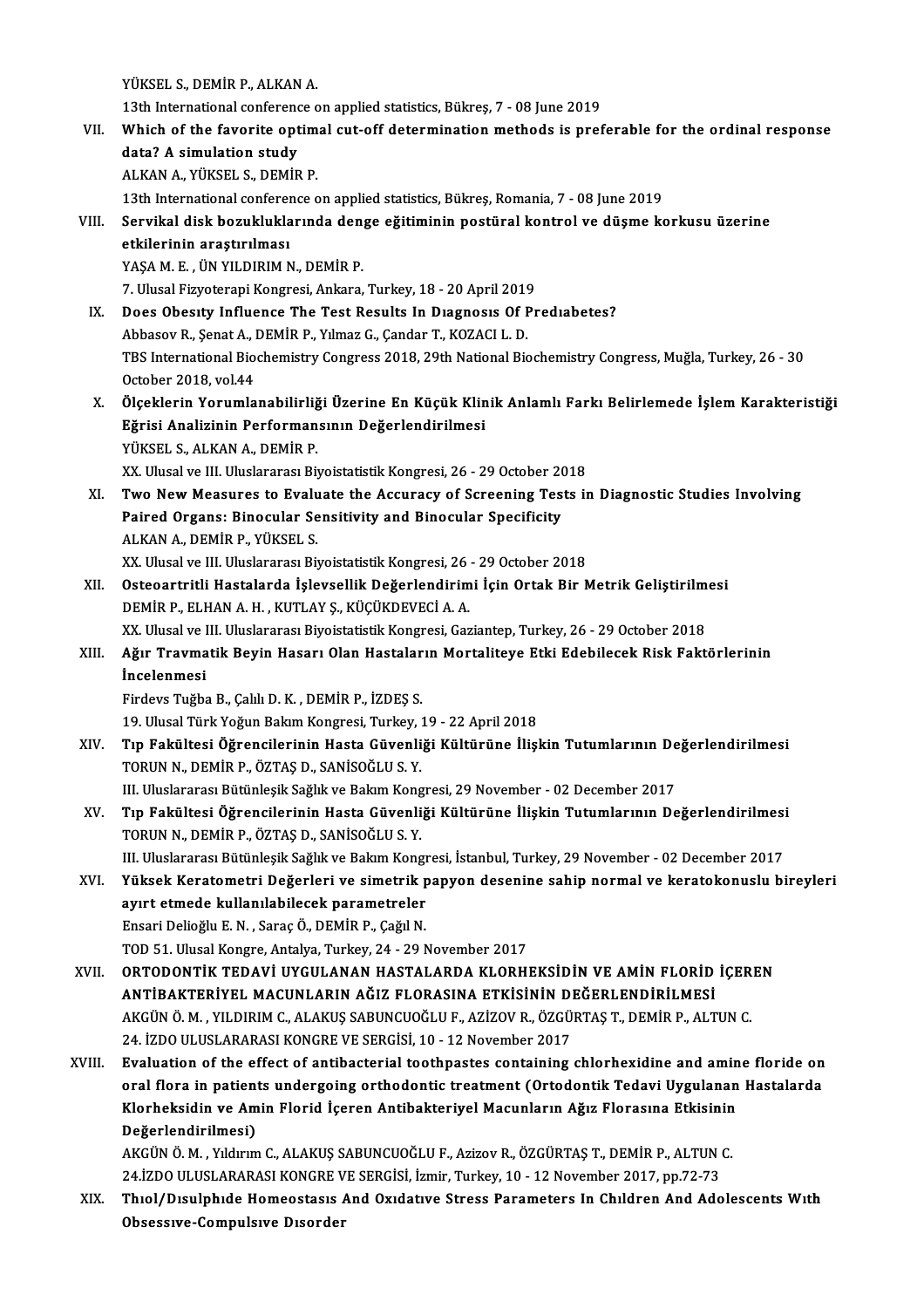Sekmen E., Üneri Ö. Ş. , Uğur Ç., Temtek S., Göker Z., Alışık M., DEMİR P., Karaca Kara F., EREL Ö.<br>27. Ulucal Casult ve Exsan Pub Sağlığı ve Hastalıkları Kansussi, İsmir, Turkay, 10, .13 May 2017 Sekmen E., Üneri Ö. Ş. , Uğur Ç., Temtek S., Göker Z., Alışık M., DEMİR P., Karaca Kara F., EREL Ö.<br>27. Ulusal Çocuk ve Ergen Ruh Sağlığı ve Hastalıkları Kongresi, İzmir, Turkey, 10 - 13 May 2017, pp.197-201<br>Namagyam A. Pr 27. Ulusal Çocuk ve Ergen Ruh Sağlığı ve Hastalıkları Kongresi, İzmir, Turkey, 10 - 13 May 2017, pp.197-201

XX. NomogramA Practical Tool to Facilitate Interpreting Binary and Ordinal Logistic Regression Test

YÜKSEL S., DEMİR P., ALKAN A.

XVIII. Ulusal ve I. Uluslararası Biyoistatistik Kongresi, 26 - 29 October 2016

XÜKSEL S., DEMİR P., ALKAN A.<br>XVIII. Ulusal ve I. Uluslararası Biyoistatistik Kongresi, 26 - 29 October 2016<br>XXI. Türkiye'xx de pediatrik Glokom hastalarında epidemiyolojik ve klinik özellikler.<br>Altas Z. Eksisğlu ü. DEMİR Aktaş Z., Ekşioğlu Ü., DEMİR P., Elgin U., TEKELİ O., YARANGÜMELİ A. A. , MUMCUOĞLU T., Takmaz T., Karakurt A.,<br>Güngör S. G. , et al. **Türkiye'xx de pe<br>Aktaş Z., Ekşioğlu Ü**<br>Güngör S. G. , et al.<br>TOD 50 Ulusal Kan Güngör S. G. , et al.<br>TOD 50 Ulusal Kongre, Antalya, Turkey, 9 - 13 November 2016<br>XXII. Budanmış Ortalama ve Düzeltilmiş Ortalama Sonuçlarının Benzetim Çalışması ile Değerlendirilmesi<br>DEMİR R. ALKAN A. VÜKSEL S. SANİSO

TOD 50 Ulusal Kongre, Antalya, Turkey, 9 - 13 November 2016

TOD 50 Ulusal Kongre, Antalya, Turkey, 9 - 13 No<br>Budanmış Ortalama ve Düzeltilmiş Ortalam<br>DEMİR P., ALKAN A., YÜKSEL S., SANİSOĞLU S. Y.<br>17 Ulusal Biyoistatistik Kongresi Turkey 5 - 00 i Budanmış Ortalama ve Düzeltilmiş Ortalama Sonuçlarının<br>DEMİR P., ALKAN A., YÜKSEL S., SANİSOĞLU S. Y.<br>17. Ulusal Biyoistatistik Kongresi, Turkey, 5 - 09 November 2015<br>Budanmış Ortalama Ve Düzeltilmiş Ortalama Sonuslarının

DEMİR P., ALKAN A., YÜKSEL S., SANİSOĞLU S. Y.<br>17. Ulusal Biyoistatistik Kongresi, Turkey, 5 - 09 November 2015<br>XXIII. Budanmış Ortalama Ve Düzeltilmiş Ortalama Sonuçlarının Benzetim Çalışması İle Değerlendirilmesi<br>DEMİR R 17. Ulusal Biyoistatistik Kongresi, Turkey, 5 - 09 l<br>Budanmış Ortalama Ve Düzeltilmiş Ortalam<br>DEMİR P., ALKAN A., YÜKSEL S., SANİSOĞLU S. Y.<br>17. Ulusal Biyoistatistik Kongresi, Girne, Gimrus ( Budanmış Ortalama Ve Düzeltilmiş Ortalama Sonuçlarının Benzetim Ç:<br>DEMİR P., ALKAN A., YÜKSEL S., SANİSOĞLU S. Y.<br>17. Ulusal Biyoistatistik Kongresi, Girne, Cyprus (Kktc), 5 - 09 November 2015<br>Hastanalarda su tükatimini ar

- DEMİR P., ALKAN A., YÜKSEL S., SANİSOĞLU S. Y.<br>17. Ulusal Biyoistatistik Kongresi, Girne, Cyprus (Kktc), 5 09 November 2015<br>XXIV. Hastanelerde su tüketimini azaltmaya yönelik alınacak tasarruf tedbirleri gerçekten iş 17. Ulusal Biyoistatistik Kongresi, Girne, Cyprus (Kktc), 5 - 09 November 2015<br>Hastanelerde su tüketimini azaltmaya yönelik alınacak tasarruf tedbirleri gerçekten işe<br>Özdağ N. H. , ÖZTAŞ D., Süzük S., Çalık A., DEMİR P., M Hastanelerde su tüketimini azaltmaya yönelik alınac<br>Özdağ N. H. , ÖZTAŞ D., Süzük S., Çalık A., DEMİR P., Mollaha<br>Ulusal su ve sağlık kongresi, Turkey, 26 - 30 October 2015<br>Hastanelerde Su Tüketimini Azaltmaya Yönelik Alın Özdağ N. H. , ÖZTAŞ D., Süzük S., Çalık A., DEMİR P., Mollahaliloğlu S., Öztürk M., ÜSTÜ Y., UĞURLU M.<br>Ulusal su ve sağlık kongresi, Turkey, 26 - 30 October 2015<br>XXV. Hastanelerde Su Tüketimini Azaltmaya Yönelik Alınac
- Ulu<br>Ha<br>mı Hastanelerde Su Tüketimini Azaltmaya Yönelik Alınacak Tasarruf Tedbirleri Gerçekten İşe Yaraya<br>mı<br>ÖZDAĞ N. H. , ÖZTAŞ D., SÜZÜK S., ÇALIK A., DEMİR P., MOLLAHALİLOĞLU S., ÖZTÜRK M., ÜSTÜ Y., UĞURLU M.<br>Ulucal Su ve Sağlık K

mı<br>ÖZDAĞ N. H. , ÖZTAŞ D., SÜZÜK S., ÇALIK A., DEMİR P., MOLLAHALİLOĞLU S., ÖZT<br>Ulusal Su ve Sağlık Kongresi, Antalya, Turkey, 26 - 30 October 2015, pp.372-374<br>Comparison of modified Limberg flan transposition and lateral ÖZDAĞ N. H. , ÖZTAŞ D., SÜZÜK S., ÇALIK A., DEMİR P., MOLLAHALİLOĞLU S., ÖZTÜRK M., ÜSTÜ Y., UĞURLU M.<br>Ulusal Su ve Sağlık Kongresi, Antalya, Turkey, 26 - 30 October 2015, pp.372-374<br>XXVI. Comparison of modified Limberg fl

- Ulusal Su ve Sağlık Kongresi, Antalya, Turkey, 26 30 October 2015,<br>Comparison of modified Limberg flap transposition and late<br>Burow s triangle in the treatment of pilonidal sinüs disease<br>Saydam M. SİNAN H. Östürk P. DEMİ Comparison of modified Limberg flap transposition and lateral advane<br>Burow s triangle in the treatment of pilonidal sinüs disease<br>Saydam M., SİNAN H., Öztürk B., DEMİR P., BALTA A. Z. , Ozer M. T. , Demirbas S.<br>46th World Burow s triangle in the treatment of pilonidal sinüs disease<br>Saydam M., SİNAN H., Öztürk B., DEMİR P., BALTA A. Z. , Ozer M. T. , Demirbas S.<br>46th World Congress of Surgery International Society of Surgery, Bangkok, 23 - 2 Saydam M., SİNAN H., Öztürk B., DEMİR P., BALTA A. Z. , Ozer M. T. , Demirbas S.<br>46th World Congress of Surgery International Society of Surgery, Bangkok, 23 - 27 August 2015<br>XXVII. A systematic review and meta analysis st
- 46th World Congress of Surgery Internations<br>A systematic review and meta analysis s<br>YÜKSEL S., Güler Ü. Ö. , Acaroğlu E., DEMİR P.<br>26th Annual Conference of International Seci A systematic review and meta analysis study on complication rates of the adult spine deformity<br>YÜKSEL S., Güler Ü. Ö. , Acaroğlu E., DEMİR P.<br>36th Annual Conference of International Society for Clinical Biostatistics, Utre YÜKSI<br>36th /<br>2015<br>Evalu
- 36th Annual Conference of International Society for Clinical Biostatistics, Utrecht, Netherlands, 23 27 August<br>2015<br>XXVIII. Evaluation the factors affecting common item selection to develop parallel test by using simulat 2015<br>Evalua<br>study<br>DEMIP Evaluation the factors affecting<br>study<br>DEMİR P., ELHAN A. H. , ÖZTUNA D.<br>The <sup>9th</sup> Corference of Festern Med

study<br>DEMİR P., ELHAN A. H. , ÖZTUNA D.<br>The 8th Conference of Eastern Mediterranean Region International Biometric Society, Nevşehir, Turkey, 11 - 15<br>May 2015 DEMIR P., I<br>The 8th Co<br>May 2015<br>Eude non The 8th Conference of Eastern Mediterranean Region International Biometric Society, Nevşehir, Turkey, 11 - 15<br>May 2015<br>XXIX. Evde non İnvaziv Mekanik Ventilasyon Tedavisi alan KOAH lı Hastalarda Pulmoner Rehabilitasyon<br>Etk

May 2015<br><mark>Evde no</mark>l<br>Etkinliği<br>Demir N Evde non İnvaziv Mekanik Ventilasyon Tedavisi alan KOAH lı Hastalarda Pulmoner Rehabilitasyon<br>Etkinliği<br>Demir N., Ergün P., Kaymaz D., DEMİR P., Candemir İ., NAZİK BAHÇECİOĞLU S., Taşdemir F., Şengül F., Egesel N.<br>Türk Tor

Etkinliği<br>Demir N., Ergün P., Kaymaz D., DEMİR P., Candemir İ., NAZİK BAHÇECİOĞLU S., Taşdemir F., Şengül F., Egesel N.<br>Türk Toraks Derneği 18. Yıllık Kongresi, Antalya, Turkey, 1 - 05 April 2015 Demir N., Ergün P., Kaymaz D., DEMİR P., Candemir İ., NAZİK BAHÇECİOĞLU S., Taşdemir F., Şengül F., Egesel N.<br>Türk Toraks Derneği 18. Yıllık Kongresi, Antalya, Turkey, 1 - 05 April 2015<br>XXX. Quality of life body image and

## laparoscopic cholecystectomy Quality of life body image and cosmesis after sin<br>laparoscopic cholecystectomy<br>Saydam M., SİNAN H., DEMİR P., Ozer M. T. , Debirbaş S.<br><sup>2nd International Conference on Surgery and Anesthes</sub></sup>

Saydam M., SİNAN H., DEMİR P., Ozer M. T., Debirbaş S.

3rd International Conference on Surgery and Anesthesia, Chicago, United States Of America, 17 - 19 November 2014 3rd International Conference on Surgery and Anesthesia, Chicago, United States Of America, 17 - 19 Novem<br>2014<br>XXXI. Kırıkkale genel sekreterliği sağlık tesislerinde tasarruf önlemlerinin enerji verimliliğine etkisi<br>ÖZTAS D

ÖZTAŞ D., Özdağ H. N. , DEMİR P., ÜSTÜ Y., UĞURLU M.<br>17. Ulusal Halk Sağlığı Kongresi, Edirne, Turkey, 20 - 24 October 2014 Kırıkkale genel sekreterliği sağlık tesislerinde tasarruf önleml<br>ÖZTAŞ D., Özdağ H. N. , DEMİR P., ÜSTÜ Y., UĞURLU M.<br>17. Ulusal Halk Sağlığı Kongresi, Edirne, Turkey, 20 - 24 October 2014<br>(Yönetim ve Strateji Bilim Alanı

XXXII. (Yönetim ve Strateji Bilim Alanı Doçentlik Başvurusundaki Beyannamede Kullanılmıştır.) Kırıkkale 17. Ulusal Halk Sağlığı Kongresi, Edirne, Turkey, 20 - 24 October 2014<br>(Yönetim ve Strateji Bilim Alanı Doçentlik Başvurusundaki Beyannamede Kullanılmıştır<br>Genel Sekreterliği Sağlık Tesislerinde Tasarruf Önlemlerinin Enerj (Yönetim ve Strateji Bilim Alanı Doçentlik Başvu<br>Genel Sekreterliği Sağlık Tesislerinde Tasarruf Ö<br>ÖZTAŞ D., ÖZDAĞ N. H. , DEMİR P., ÜSTÜ Y., UĞURLU M.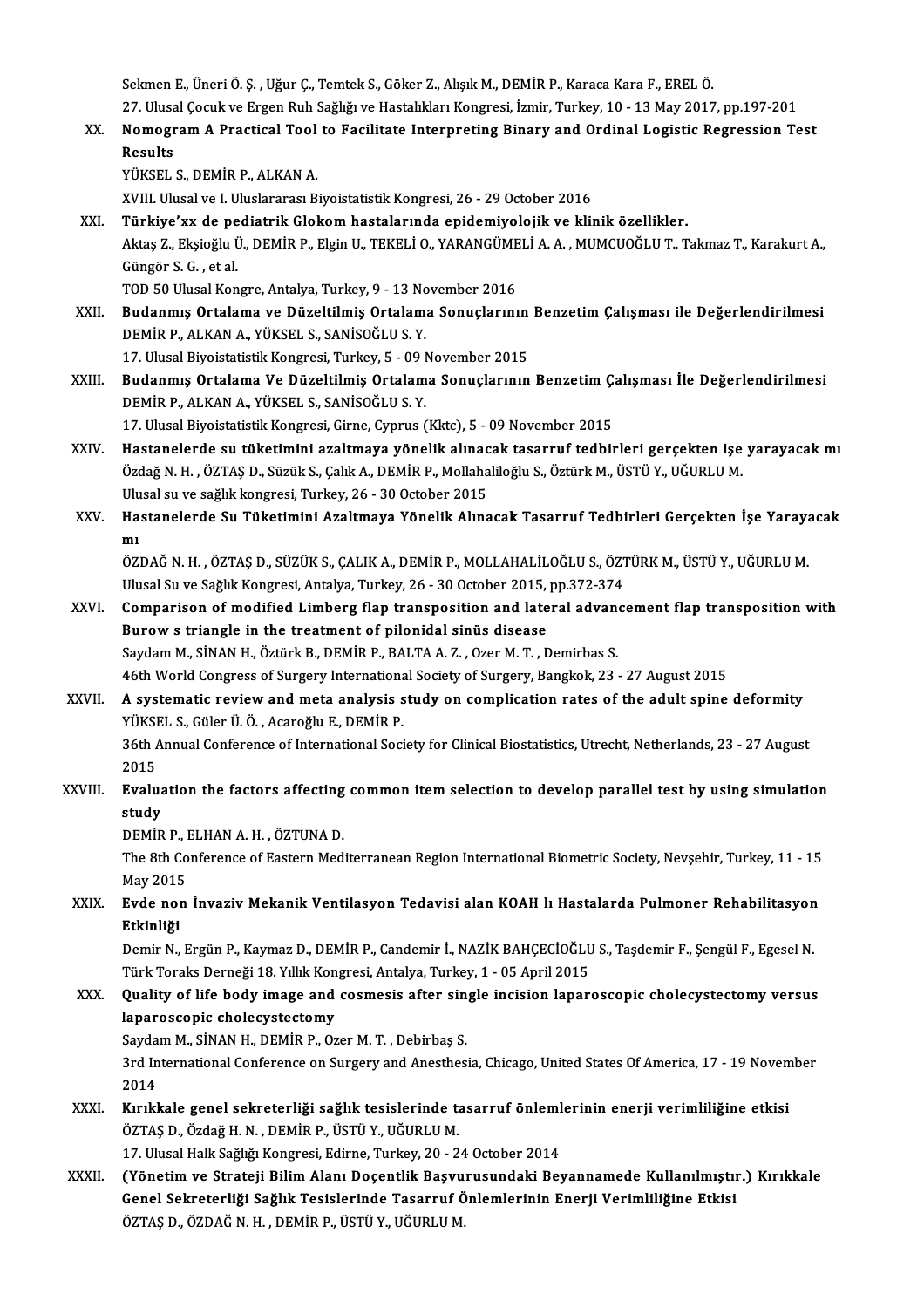7.Ulusal Halk Sağlığı Kongresi(Sanayileşme, Çevre, Halk Sağlığı), Edirne, Turkey, 20 - 24 October 2014, vol.120,<br>PR 663,663 7.Ulusal Hall<br>pp.662-663<br>Paralal Tea 7.Ulusal Halk Sağlığı Kongresi(Sanayileşme, Çevre, Halk Sağlığı), Edirne, Turkey, 20 - 24 October 2014, v<br>pp.662-663<br>XXXIII. Paralel Test Oluşturmada Ortak Soru Seçimini Etkileyen Faktörlerin Benzetim Çalışması ile<br>Değerle

pp.662-663<br>Paralel Test Oluştı<br>Değerlendirilmesi<br>DEMİP B. ELHANA Paralel Test Oluşturmada Ortak<br>Değerlendirilmesi<br>DEMİR P., ELHAN A. H. , ÖZTUNA D.<br>YVI Hlusal Bivoistatistik Kongresi, A De<mark>ğerlendirilmesi</mark><br>DEMİR P., ELHAN A. H. , ÖZTUNA D.<br>XVI. Ulusal Biyoistatistik Kongresi, Antalya, Turkey, 10 - 12 September 2014 DEMİR P., ELHAN A. H. , ÖZTUNA D.<br>XVI. Ulusal Biyoistatistik Kongresi, Antalya, Turkey, 10 - 12 September 2014<br>XXXIV. Queuing Theory Adaptation of the Theory on Lunch Service System For Yildirim Beyazit University<br>VPU XVI. U<br><mark>Queu</mark><br>YBU<br>DEMİ Queuing Theory Adaptation of the Th<br>YBU<br>DEMİR P., Aktaş H., Bayraklı A., YÜKSEL S.<br>YYVIL International Biometric Conference

YBU<br>DEMİR P., Aktaş H., Bayraklı A., YÜKSEL S.<br>XXVII. International Biometric Conference, Florence, Italy, 6 - 11 July 2014<br>Queuung theory: adentation of the theory on lungh service system

- DEMİR P., Aktaş H., Bayraklı A., YÜKSEL S.<br>XXVII. International Biometric Conference, Florence, Italy, 6 11 July 2014<br>XXXV. Queuıng theory: adaptatıon of the theory on lunch service system for Yıldırım Beyazıt Univers XXVII. I<br><mark>Queuir</mark><br>(YBU)<br>DEM<sup>ip</sup> Queuing theory: adaptation of the theor<br>(YBU)<br>DEMİR P., AKTAŞ H., BAYRAKLI A., YÜKSEL S.<br>IBS 2014, ELOPANSA, İtaly, 6, 11 July 2014
	- (YBU)<br>DEMİR P., AKTAŞ H., BAYRAKLI A., YÜKSEL S.<br>IBS 2014, FLORANSA, Italy, 6 11 July 2014
	-
- XXXVI. Sigara Bırakma Polikliniğimize Başvuran Olgularda Bir Yıllık Sigara Bırakma Oranları IBS 2014, FLORANSA, Italy, 6 - 11 July 2014<br>Sigara Bırakma Polikliniğimize Başvuran Olgularda Bir Yıllık Sigara Bırakma Oranları<br>Kılıç H., KARALEZLİ A., ARGÜDER E., Hezer H., Er M., Şentürk A., Babaoğlu E., Kaya C., DEMİR Sigara Bırakma Polikliniğimize Başvuran Olgularda Bir Yıllık Sigar:<br>Kılıç H., KARALEZLİ A., ARGÜDER E., Hezer H., Er M., Şentürk A., Babaoğlu E<br>Türk Toraks Derneği 17. Yıllık Kongresi, Antalya, Turkey, 2 - 06 April 2014<br>Si Kılıç H., KARALEZLİ A., ARGÜDER E., Hezer H., Er M., Şentürk A., Babaoğlu E., Kaya C., DEMİR P., H.<br>Türk Toraks Derneği 17. Yıllık Kongresi, Antalya, Turkey, 2 - 06 April 2014<br>XXXVII. Sigarayı Bırakma Oranları Üzerine Anks
- Türk Toraks Derneği 17. Yıllık Kongresi, Antalya, Turkey, 2 06 April 2014<br>Sigarayı Bırakma Oranları Üzerine Anksiyete ve Depresyon Skoru Ölçeklerinin Katkısı<br>Hezer H., KARALEZLİ A., Kılıç H., ARGÜDER E., Er M., Şentürk A Sigarayı Bırakma Oranları Üzerine Anksiyete ve Depresyon Skoru Ölçeklerinin Katkıs<br>Hezer H., KARALEZLİ A., Kılıç H., ARGÜDER E., Er M., Şentürk A., HASANOĞLU H. C. , DEMİR P.<br>Türkiye Solunum Araştırmaları Derneği 35. Ulusa
- XXXVIII. Sigara Bırakma Polikliniğine Başvuran Olgularda Kronik Obstrüktif Akciğer Hastalığı Farkındalık<br>Oranı Türkiy<br>Sigara<br>Oranı<br>KARAI Sigara Bırakma Polikliniğine Başvuran Olgularda Kronik Obstrüktif Akciğer Hastalı<br>Oranı<br>KARALEZLİ A., Kılıç H., Hezer H., Babaoğlu E., ARGÜDER E., Er M., DEMİR P., HASANOĞLU H. C.<br>Türkiye Solunum Arastırmaları Derneği 25 U Oranı<br>KARALEZLİ A., Kılıç H., Hezer H., Babaoğlu E., ARGÜDER E., Er M., DEMİR P., HASANOĞLU H. C.<br>Türkiye Solunum Araştırmaları Derneği 35. Ulusal Kongresi, İzmir, Turkey, 2 - 06 October 2013<br>Belationshin between Landan sh

- KARALEZLİ A., Kılıç H., Hezer H., Babaoğlu E., ARGÜDER E., Er M., DEMİR P., HASANOĞLU H. C.<br>Türkiye Solunum Araştırmaları Derneği 35. Ulusal Kongresi, İzmir, Turkey, 2 06 October 2013<br>XXXIX. Relationship between London c Türkiye Solunum Araştırmaları Derneği 35. Ulusal Kongresi, İzmir, Turkey, 2 - 06 October 2013<br>Relationship between London chest Daily living activity scale and i BODE index in COPE<br>Şimsek Utku E., Yılmaz Kaymaz D., Ergün P Relationship between London chest Daily living activity scale and i BODE index in COPI<br>Şimsek Utku E., Yılmaz Kaymaz D., Ergün P., DEMİR P., Mendil Alptekinoğlu N., Candemir I., Demir N.<br>23rd Annual Congress ERS - ERS Inte Şimsek Utku E., Yılmaz Kaymaz D., Ergün P., DEMİR P., Mendil Alptekinoğlu N., Candemir I., Demir N.<br>23rd Annual Congress ERS - ERS International Congress, Barcelona, Spain, 7 - 11 September 2013<br>XL. Yapay Madde İşlev Farkl
	- 23rd Annual Congress ERS ERS International Congress, Barcelona, Spain, 7 11 September 2013<br>Yapay Madde İşlev Farklılığına Neden Olan Faktörlerin Benzetim Çalışması İle Değerler<br>DEMİR P., YÜKSEL S., ELHAN A. H. , SANİSO Yapay Madde İşlev Farklılığına Neden Olan Faktörlerin Benzetim Çalışması İle Do<br>DEMİR P., YÜKSEL S., ELHAN A. H. , SANİSOĞLU S. Y. , AKYOL M.<br>Uluslararası Katılımlı 15. Ulusal Biyoistatistik Kongresi, Aydın, Turkey, 20 - 2 Uluslararası Katılımlı 15. Ulusal Biyoistatistik Kongresi, Aydın, Turkey, 20 - 23 August 2013
	- XLI. Pulmoner Rehabilitasyon Programına Alınan Olguların USOT ve Evde Uzun Süreli NIMV Uyumlarının Pulmoner Rehabilitasyon Programına Alınan Olguların USOT ve Evde Uzun Süreli NIMV Uyumla<br>Değerlendirilmesi<br>Alptekinoğlu Mendil N. Ö., Ergün P., Candemir İ., Şimşek Utku E., Kaymaz D., Demirtaş G., Demir N., DEMİR P.<br>Türk T

<mark>Değerlendirilmesi</mark><br>Alptekinoğlu Mendil N. Ö. , Ergün P., Candemir İ., Şimşek Utku E., Kaymaz D.,<br>Türk Toraks Derneği 16. Yıllık Kongresi, Antalya, Turkey, 3 - 07 April 2013<br>Thnee veer time seurse ef lung fungtion symptems Alptekinoğlu Mendil N. Ö. , Ergün P., Candemir İ., Şimşek Utku E., Kaymaz D., Demirtaş G., Demir N., DEMİR P.<br>Türk Toraks Derneği 16. Yıllık Kongresi, Antalya, Turkey, 3 - 07 April 2013<br>XLII. Three year time course of

Türk Toraks Derneği 16. Yıllık Kongresi, Antalya, Turkey, 3 - 07 April 2013<br>Three year time course of lung function symptoms health related quality of life psycholo<br>and exercise tolerance in COPD patients undergoing pulmon Three year time course of lung function symptoms health related quality of life psychological s<br>and exercise tolerance in COPD patients undergoing pulmonary rehabilitation programs<br>Kaymaz D., Ergün P., Şimşek Utku E., DEMİ and exercise tolerance in COPD patients undergoing pulmonary re<br>Kaymaz D., Ergün P., Şimşek Utku E., DEMİR P., Taşdemir F., Demir N., Cande<br>Türk Toraks Derneği 16. Yıllık Kongresi, Antalya, Turkey, 3 - 07 April 2013<br>Canall Kaymaz D., Ergün P., Şimşek Utku E., DEMİR P., Taşdemir F., Demir N., Candemir İ., Alptekinoğlu Mendil N. Ö.<br>Türk Toraks Derneği 16. Yıllık Kongresi, Antalya, Turkey, 3 - 07 April 2013<br>XLIII. Genellenebilirlik Kuramı<br>DEMİR

Türk Toraks Derneği 16. Yıllık Kong<br>Genellenebilirlik Kuramı<br>DEMİR P., ELHAN A. H. , ÖZTUNA D.<br>Uluslararası Katılımlı YIV. Ulusal Biv Genellenebilirlik Kuramı<br>DEMİR P., ELHAN A. H. , ÖZTUNA D.<br>Uluslararası Katılımlı XIV. Ulusal Biyoistatistik Kongresi, Kayseri, Turkey, 4 - 07 September 2012<br>Prevelanes and the association of anaemia with clinisel and func DEMİR P., ELHAN A. H. , ÖZTUNA D.<br>Uluslararası Katılımlı XIV. Ulusal Biyoistatistik Kongresi, Kayseri, Turkey, 4 - 07 September 2012<br>XLIV. Prevelance and the association of anaemia with clinical and functional paramete

Uluslararası Katılımlı XIV. Ulusal Biyoistatistik Kongresi, Kayseri, Turk<br>Prevelance and the association of anaemia with clinical and f<br>COPD who referred to pulmonary rehabilitation programme<br>Kaymas D. Ergün B. Utlay E. Ba Prevelance and the association of anaemia with clinical and functional parameters in patie:<br>COPD who referred to pulmonary rehabilitation programme<br>Kaymaz D., Ergün P., Utku E., Battal S., Candemir İ., Mendil N., Tasdemir 20PD who referred to pulmonary rehabilitation programme<br>Kaymaz D., Ergün P., Utku E., Battal S., Candemir İ., Mendil N., Tasdemir F., Sengül F., Egesel N., DEMİR P. 22nd Annual Congress ERS - ERS International Congress, Vienna, Austria, 5 - 07 September 2012

### XLV. Pulmoner Rahabilitasyon programına alınan KOAH lı olgularda anemi prevelansı klinik ve Pulmoner Rahabilitasyon programına alınan KOAH lı olgularda anemi prevelansı klinik ve<br>fonksiyonel parametrelerle ilişkisi<br>Kaymaz D., Ergün P., Utku E., Battal S., Candemir İ., Mendil N., Taşdemir F. C. , Şengül F., Egesel fonksiyonel parametrelerle ilişkisi<br>Kaymaz D., Ergün P., Utku E., Battal S., Candemir İ., Mendil N., Taşdemir F. C. ,<br>Türk Toraks Derneği 15. Yıllık Kongresi, Antalya, Turkey, 11 - 15 April 2012<br>Hespital at boma for patien

Kaymaz D., Ergün P., Utku E., Battal S., Candemir İ., Mendil N., Taşdemir F. C. , Şengül F., Egesel N., DEMİR P.<br>Türk Toraks Derneği 15. Yıllık Kongresi, Antalya, Turkey, 11 - 15 April 2012<br>XLVI. Hospital at home for p Türk Toraks Derneği 15. Yıllık Kongresi, Ant<br>Hospital at home for patients with acu<br>will it be an effective home care model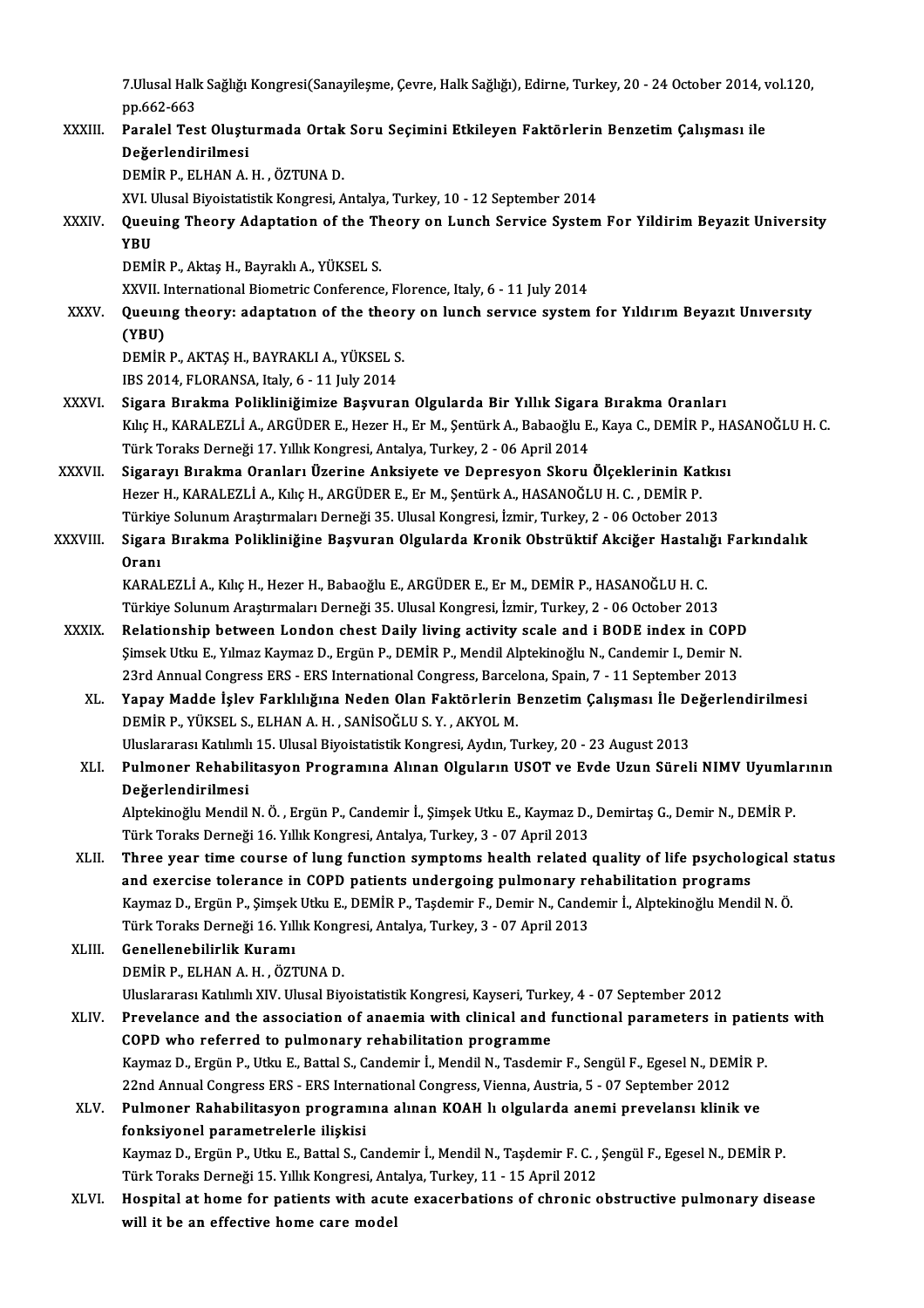|         | Kaymaz D., Ergün P., GÜNAY E., Aktaş S., Mendil N., Battal S., Utku E., DEMİR P.                  |
|---------|---------------------------------------------------------------------------------------------------|
|         | 21th Annual Congress - ERS International Congress, Amsterdam, Netherlands, 24 - 28 September 2011 |
| XLVII.  | Bronșektazili olgularda pulmoner rehabilitasyon etkinliği                                         |
|         | Battal S., Kaymaz D., Aktaş S., Mendil N., Demir N., Şengül F., Egesel N., Ergün P., DEMİR P.     |
|         | Türk Toraks Derneği 14. Yıllık Kongresi, Antalya, Turkey, 13 - 17 April 2011                      |
| XLVIII. | KOAH akut ataklı olgularda evde hastane uygulaması etkin bir evde sağlık hizmet sunum modeli      |
|         | midir                                                                                             |
|         | Kaymaz D., Ergün P., GÜNAY E., Aktaş S., Mendil N., Battal S., Utku E., DEMİR P.                  |
|         | Türk Toraks Derneği 14. Yıllık Kongresi, Antalya, Turkey, 13 - 17 April 2011                      |
| XLIX.   | Pulmoner Rehabilitasyon Programlarında Hasta Uyumsuzluğu Nedenleri                                |
|         | Türkoğlu Selçuk N., Ergün P., Kaymaz D., Egesel N., DEMİR P.                                      |
|         | Türk Toraks Derneği 13. Yıllık Kongresi, İstanbul, Turkey, 5 - 09 May 2010                        |
| L.      | KOAH lı olgularda vücut kompozisyonu bozukluğu periferik kas güçsüzlüğü ile ilişkili midir Vücut  |
|         | kompozisyonunun kuadriceps kas kesitsel alanı ile değerlendirilmesi                               |
|         | Kaymaz D., Türkoğlu Selçuk N., Ergün P., Şengül F., Çanak E., DEMİR P.                            |
|         | Türk Toraks Derneği 13. Yıllık Kongresi, İstanbul, Turkey, 5 - 09 May 2010                        |
| LI.     | 75 yaş ve üstü KOAH lı olgularda pulmoner rehabilitasyonun etkisi                                 |
|         | Türkoğlu Selçuk N., Ergün P., Kaymaz D., Akbay F., DEMİR P.                                       |
|         | Türk Toraks Derneği 13. Yıllık Kongresi, İstanbul, Turkey, 5 - 09 May 2010                        |
| LII.    | Periferik Kas Kaybı Olan Orta İleri Evre Koah lı Olgularda Nmes Ve Endurans Egzersiz Eğitim       |
|         | Etkinliği Kuadriceps Kası Kesitsel Alanın Bilgisayarlı Tomografi İle Değerlendirilmesi            |
|         | Ergün P., Kaymaz D., Ertürk H., Türkoğlu Selçuk N., Demir N., Şengül F., DEMİR P.                 |
|         | Türk Toraks Derneği 13. Yıllık Kongresi, İstanbul, Turkey, 5 - 09 May 2010                        |

### Supported Projects

Supported Projects<br>ALKAN A., KARA H., SANİSOĞLU S. Y. , AKYOL M., DEMİR P., Project Supported by Other Private Institutions, T C Ulaştırma<br>Denizsilik ve Haberlesme Pakaplığı SPC Mesleli Yeterlilik Supay pup 96 Subat 2016 T Du portod Frojoces<br>ALKAN A., KARA H., SANİSOĞLU S. Y. , AKYOL M., DEMİR P., Project Supported by Other Private Institutions, T C<br>Denizcilik ve Haberleşme Bakanlığı SRC Mesleki Yeterlilik Sınavı nın 06 Şubat 2016 Tarihinde Denizcilik ve Haberleşme Bakanlığı SRC Mesleki Yeterlilik Sınavı nın 06 Şubat 2016 Tarihinde Yapılabilmesi için Danışmanlık Hizmeti, 2016 - 2016

TUBITAK Project, Romatoid Artritli Hastalarda Bilgisayar Uyarlamali Test Yöntemi İle Özürlülük Değerlendirimi, 2010 -<br>2012

### **Scientific Refereeing**

Scientific Refereeing<br>TURKISH JOURNAL OF PHYSICAL MEDICINE AND REHABILITATION, Journal Indexed in SCI-E, December 2019<br>TURKISH JOURNAL OF PHYSICAL MEDICINE AND REHABILITATION, Journal Indexed in SCI-E, September 2019 DUCKENTE RUIDE COME<br>TURKISH JOURNAL OF PHYSICAL MEDICINE AND REHABILITATION, Journal Indexed in SCI-E, December 2019<br>TURKISH JOURNAL OF PHYSICAL MEDICINE AND REHABILITATION, Journal Indexed in SCI-E, September 2019<br>TURKISH TURKISH JOURNAL OF PHYSICAL MEDICINE AND REHABILITATION, Journal Indexed in SCI-E, December<br>TURKISH JOURNAL OF PHYSICAL MEDICINE AND REHABILITATION, Journal Indexed in SCI-E, September<br>TURKISH JOURNAL OF PHYSICAL MEDICINE TURKISH JOURNAL OF PHYSICAL MEDICINE AND REHABILITATION, Journal Indexed in SCI-E, September 2<br>TURKISH JOURNAL OF PHYSICAL MEDICINE AND REHABILITATION, Journal Indexed in SCI-E, June 2019<br>TURKISH JOURNAL OF PHYSICAL MEDICI TURKISH JOURNAL OF PHYSICAL MEDICINE AND REHABILITATION, Journal Indexed in SCI-E, June 2019<br>TURKISH JOURNAL OF PHYSICAL MEDICINE AND REHABILITATION, Journal Indexed in SCI-E, March 2019<br>TURKISH JOURNAL OF PHYSICAL MEDICIN TURKISH JOURNAL OF PHYSICAL MEDICINE AND REHABILITATION, Journal Indexed in SCI-E, March 2019<br>TURKISH JOURNAL OF PHYSICAL MEDICINE AND REHABILITATION, Journal Indexed in SCI-E, December 2018<br>TURKISH JOURNAL OF PHYSICAL MED TURKISH JOURNAL OF PHYSICAL MEDICINE AND REHABILITATION, Journal Indexed in SCI-E, December<br>TURKISH JOURNAL OF PHYSICAL MEDICINE AND REHABILITATION, Journal Indexed in SCI-E, September<br>TURKISH JOURNAL OF PHYSICAL MEDICINE TURKISH JOURNAL OF PHYSICAL MEDICINE AND REHABILITATION, Journal Indexed in SCI-E, September 2018<br>TURKISH JOURNAL OF PHYSICAL MEDICINE AND REHABILITATION, Journal Indexed in SCI-E, June 2018<br>TURKISH JOURNAL OF PHYSICAL MED TURKISH JOURNAL OF PHYSICAL MEDICINE AND REHABILITATION, Journal Indexed in SCI-E, June 2018 TURKISH JOURNAL OF PHYSICAL MEDICINE AND REHABILITATION, Journal Indexed in SCI-E, March 2018<br>TURKISH JOURNAL OF PHYSICAL MEDICINE AND REHABILITATION, Journal Indexed in SCI-E, December 2017<br>TURKISH JOURNAL OF PHYSICAL MED TURKISH JOURNAL OF PHYSICAL MEDICINE AND REHABILITATION, Journal Indexed in SCI-E, December<br>TURKISH JOURNAL OF PHYSICAL MEDICINE AND REHABILITATION, Journal Indexed in SCI-E, September<br>TURKISH JOURNAL OF PHYSICAL MEDICINE TURKISH JOURNAL OF PHYSICAL MEDICINE AND REHABILITATION, Journal Indexed in SCI-E, September 2<br>TURKISH JOURNAL OF PHYSICAL MEDICINE AND REHABILITATION, Journal Indexed in SCI-E, June 2017<br>TURKISH JOURNAL OF PHYSICAL MEDICI TURKISH JOURNAL OF PHYSICAL MEDICINE AND REHABILITATION, Journal Indexed in SCI-E, June 2017<br>TURKISH JOURNAL OF PHYSICAL MEDICINE AND REHABILITATION, Journal Indexed in SCI-E, March 2017<br>TURKISH JOURNAL OF PHYSICAL MEDICIN